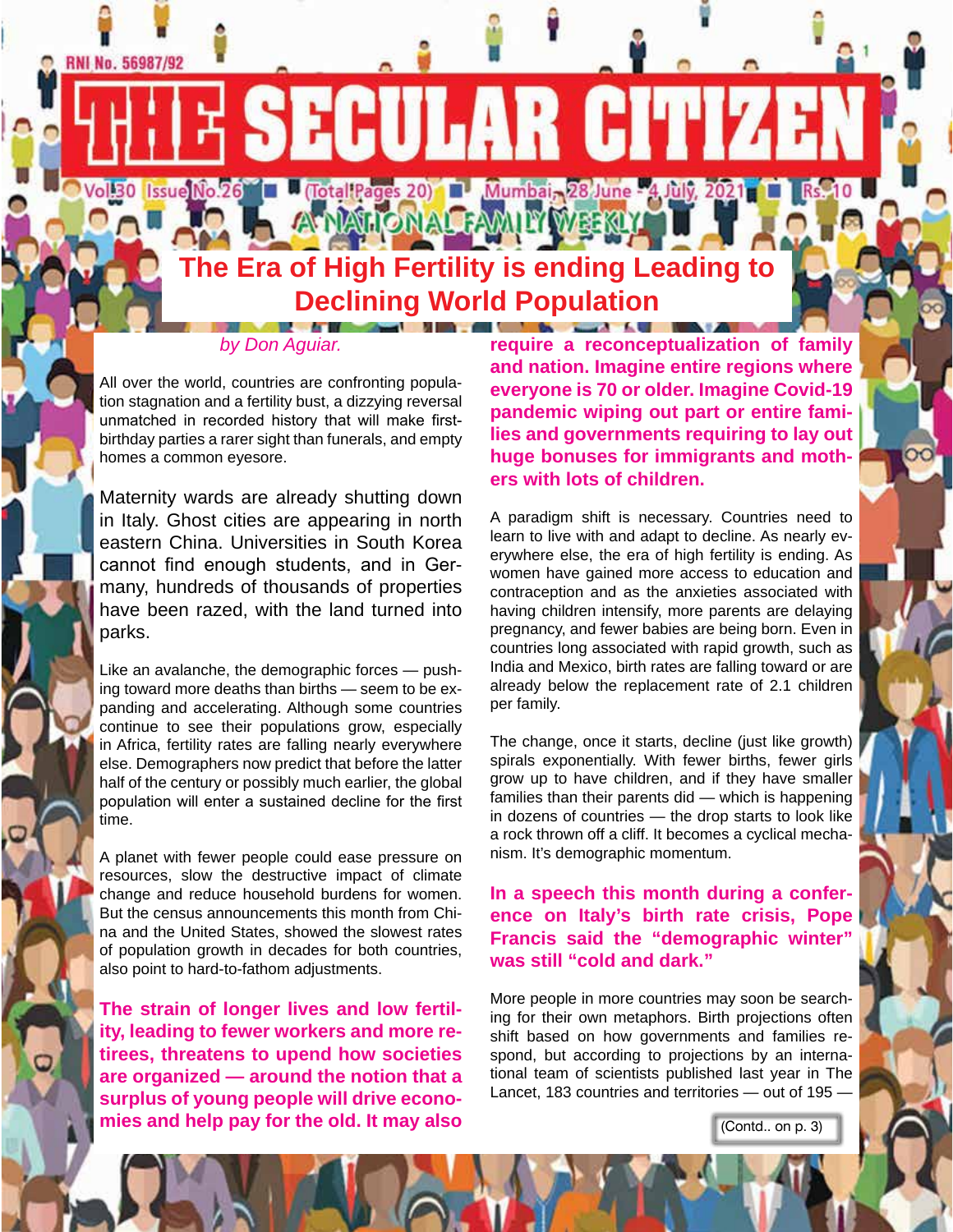### **Mukul Roy's Fealty Switch**

One time right hand man of Mamata Banerjee had decided to desert her sometime in 2017 in the wake of the CBI heat for his alleged involvement in the Sharada chit fund scam with other senior TMC leaders. He was suspended from TMC for 6 years after a sting operation which showed his direct involvement in the scam. Though those who were named termed the allegation as political vendetta by the BJP to get a foot-hold in Bengal, Mukul Roy realized that if he has to 'insulate' himself from possible harassment and eventual arrest, BJP was the best bet. So he decides to join the saffron party where he was welcome. Now a Sena MLA has openly suggested to the CM Uddhavji to align with BJP so that leaders him could be insulated from harassment – not a flattering comment for the BJP. Ironically, the BJP has not reacted.

Roy must have been guided by other leaders of different parties who had abandoned their respective outfits and sought 'asylum' in the BJP which among other things guaranteed immunity from arrests. Here Mukul Roy must have bargained hard and got an assurance that the CBI will not touch him barring routine questioning etc for public consumption. Being a senior leader of the TMC, BJP made him National Vice President – a prestigious post hoping that he will be instrumental in turning the tide in favour of the BJP in the assembly elections when held to dislodge the well entrenched Mamata Didi as she is affectionately called by the people of Bengal. He was virtual No. 2 in the TMC and had proven skills in elections. He is said to be instrumental in getting the likes of Suvendu Adhikari and others to join the BJP – something which gave confidence to that party and dreamt of capturing power in Bengal. They put the best leaders to campaign including Modi, Shah and Nadda not counting others like Yogi of UP.

 Roy's equation with Adhikari when both were in TMC wasn't great. Roy had kept his option open. If BJP won, he could stake claim for Chief Ministership of Bengal in which case he could continue to remain in that party but the results were disastrous and naturally his value diminished for the BJP. Some other TMC leaders involved in the Sharada scam were arrested by the CBI and there was the usual reaction why

## **VIEWS on NEWS**

Roy was spared. The BJP talks about the CBI being the caged parrot during the UPA regime but it seems it is also a 'trained' parrot to do its BJP's bidding. The BJP was at pains to explain how an 'independent' CBI decides whom to arrest. Hats off to the CBI!

With Mukul Roy back in favour in the TMC, the BJP will go all out to keep the TMC on tenterhooks. As it is the Governor of Bengal is seen by the TMC as an agent of BJP who has been given the responsibility to hit out at the TMC government. He has been giving statements and even appears on television which normally a constitutional authority does not indulge in. In fact all the Governors in non-BJP states are at loggerheads with the Chief Ministers. This is not a good sign for the Federal structure of the country. In the past, under the UPA there were a number of states ruled by the opposition and there were occasional confrontations but not the on-going tussle over each and every issue at present – be it Delhi, Maharashtra, Rajasthan and Kerala. Tamil Nadu's woes will begin now. The BJP is not crowning itself in glory with these on-going CM-Governor boxing matches. As far as Mukul Roy is concerned he can eat the cake and have it. He is back in TMC where he always belonged and he has immunity from arrest. If the BJP tries to now arrest him it will be seen as plain vendetta. With other elected leaders wanting to rejoin the TMC, the BJP is back to square one. \*\*\*\*\*

#### **Nominees in Housing Societies**

In 2019, the Maharashtra Government amended the M.C.S. Act 1960 to introduce some 'Housing societiesspecific' chapter which has some far reaching implications for the nominees of deceased members of a society. It took some time for these changes to come to public knowledge since it was done through amendments in the M.C.S. Act 1960 [which encompasses the entire gamut of cooperative movement in the state] and not by changes in the Model Bye-laws. Any changes in M.SC Act over-ride the Bye-lays and therefore it is incumbent on societies to adhere to these new rules. With the introduction of section 154B[13] a nominee of a deceased member can be enrolled as a



full-fledged member of the society only if he or she produces any one of the four specified testamentary documents such as a Will, Succession certificate, Legal Heir-ship certificate or a Document of Family arrangement.

If no so such document is produced, a nominee is to be admitted as a PRO-VIIONAL member which by implication will give such a member practically no powers. Obviously, s/he cannot create third party interest in the property. Though it is not clear as yet, such a member cannot enter into Leave and Licence agreement or nominate anybody in turn. Such a member can attend meetings and vote. There is contradiction on whether such a member can be a member of the Managing Committee. The role of a provisional member is therefore that of a caretaker till the legal heirs come on board with any one of the Testamentary documents and decide who will finally be a full-fledged member of the society.

the government is famous for creating<br>complications. A Will needs to be probated which is an expensive affair and some legal persons say that Succession certificate does not cover immovable property. Nobody has been able to give a definite answer as to where one is required to go for Legal Heir-ship Certificate. The only other easy option is a document of Family arrangement among all the legal heirs. Whether this needs to be registered is also unclear. The real problem is with sole legal heir. Being alone, he or she cannot enter into a Family arrangement. The government needs to come with some solution to these problems. With nobody clear on how exactly to go about, there is a sense of insecurity among the nominees who are mostly the legal heirs of the deceased person. Even the legal fraternity is not very clear on the issue. Unfortunately, this new amendment has left many issues unresolved though it has brought clarity in many other aspects of Housing society governance. Unfortunately, complications.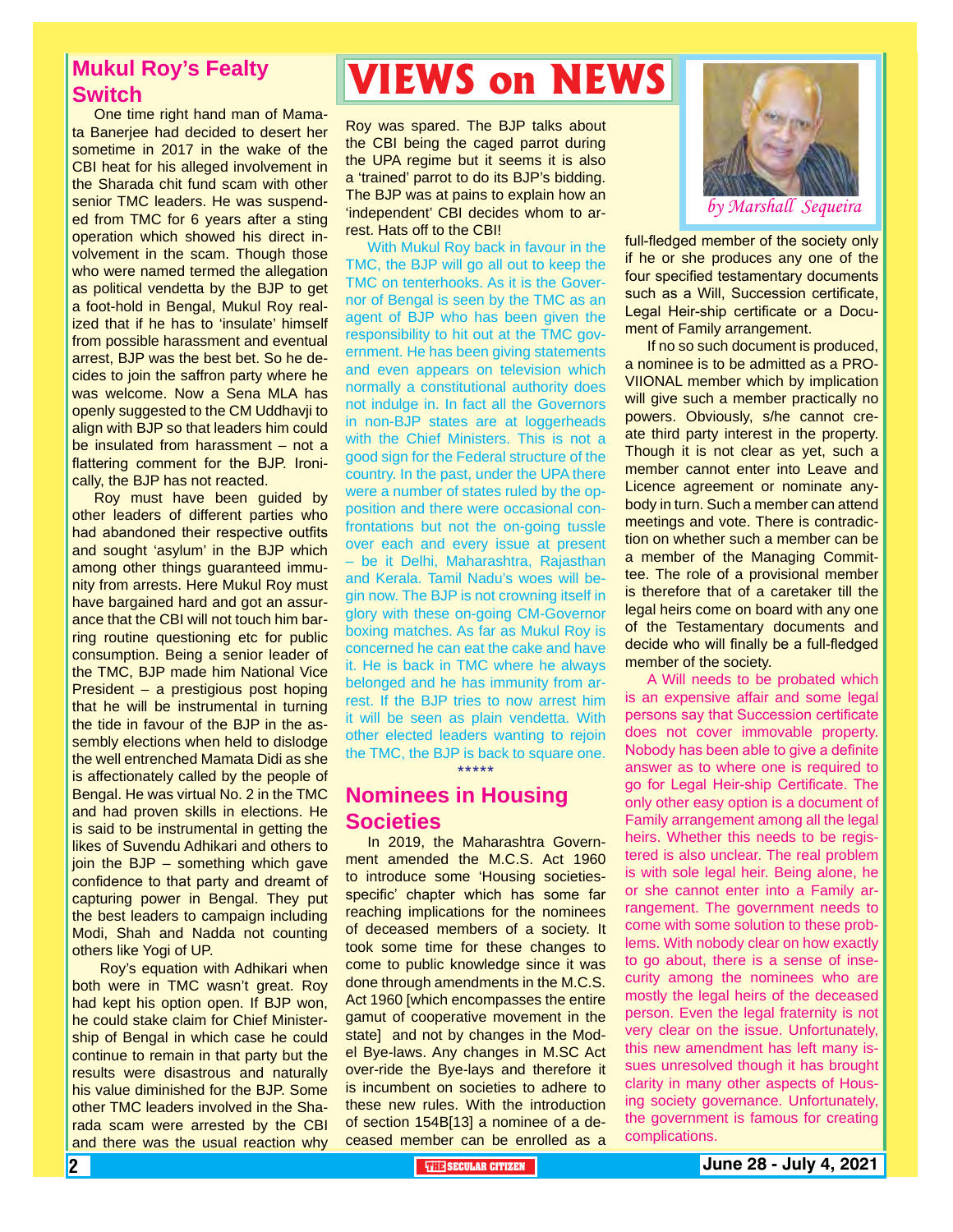| <b>THIE SECULAR CITIZEN</b><br>A NATIONAL FAMILY WEEKLY<br>Vol. 30 Issue No.26 June 28 - July 4, 2021 Rs.10/-<br>99, Perin Nariman Street, Fort, Mumbai - 400 001.<br>Mobile: +91 9820485389 / 9820473103<br>E-mail: secular@sezariworld.com / seculardivo@gmail.com<br>Website: www.sezariworld.com<br><b>Editor: LAWRENCE COELHO</b> | <i><b>Advertisement. Tariff</b></i><br>Over all size 21.5 cms x 27cms $\bullet$ Print area 18 cms x 25.5 cms<br>Full pg. back Colour (19 cms x 24 cms)<br>Rs. 18,000<br>Center spread colour(39 cms x 23.5 cms<br>18,000<br>Rs.<br>Full pg. inside Cover colour(18 cms x 24 cms)<br>12,000<br>Rs.<br>Full pg. inner colour (18 cms x 24 cms)<br>10,000<br>Rs.<br>Half pg. Colour (18 cms x 12 cms)<br>6,000<br>Rs.<br>Full page B/W (18 cms x 24 cms)<br>7,000<br>Rs.<br>Half page B/W (18 cms x 12 cms)<br>5,000<br>Rs, |
|----------------------------------------------------------------------------------------------------------------------------------------------------------------------------------------------------------------------------------------------------------------------------------------------------------------------------------------|--------------------------------------------------------------------------------------------------------------------------------------------------------------------------------------------------------------------------------------------------------------------------------------------------------------------------------------------------------------------------------------------------------------------------------------------------------------------------------------------------------------------------|
| <b>Subscriptions Rate:</b><br><b>E-paper Edition</b><br>One year (anywhere in India) Rs. 500<br>sent anywhere in the<br>Two years (anywhere in India) Rs.1000<br>world (by email)                                                                                                                                                      | <b>Small Size Ads B/W</b><br>12 x 12cms Rs. 2400 • 6 x 24cms Rs. 2400<br>18 x 6cms Rs. 1800 • 6 x 12cms Rs. 1200<br>6 x 6cms Rs. 700                                                                                                                                                                                                                                                                                                                                                                                     |
| Five years (anywhere in India) Rs. 2000<br>One year<br>Rs. 600 or US \$15<br>One year (outside India) Rs. 3500                                                                                                                                                                                                                         | <b>Matrimonial Classifieds:</b><br>• Rs. 500 per insertion (for 35 words) (includes box no.)<br>• Rs. 3000 for 12 insertions. (1 year The Secular Citizen FREE)                                                                                                                                                                                                                                                                                                                                                          |
| Digital copy of <b>THE SECULAR CITIZEN</b> now available through WhatsApp / Email for subscribers<br>worldover. Send in your request to : +91 - 9820485389 or secular@sezariworld.com                                                                                                                                                  |                                                                                                                                                                                                                                                                                                                                                                                                                                                                                                                          |

Our bank account details for Fund Transfer : Account Name: The Secular Citizen, Current Account No. 03552000006744, Bank: HDFC Bank, Branch : CST - Mumbai VT, ISFC code: HDFC0000355

(Contd.. from p. 1)

will have fertility rates below replacement level by 2100.

Their model shows an especially sharp decline for China, with its population expected to fall from 1.41 billion now to about 730 million in 2100. If that happens, the population pyramid would essentially flip. Instead of a base of young workers supporting a narrower band of retirees, China would have as many 85-year-olds as 18-year-olds.

Many countries are beginning to accept the need to adapt, not just resist. South Korea is pushing for universities to merge. In Japan, where adult diapers now outsell ones for babies, municipalities have been consolidated as town's age and shrink. In Sweden, some cities have shifted resources from schools to elder care. And almost everywhere, older people are being asked to keep working. Germany, which previously raised its retirement age to 67, is now considering a bump to 69.

In Eastern Europe, migration from the region has compounded depopulation, and in parts of Asia, the "demographic time bomb" that first became a subject of debate a few decades ago has finally gone off.

Growth is a challenge, as is decline. Demographers warn against seeing population decline as simply a cause for alarm. Many women are having fewer children because that is what they want. Smaller populations could lead to higher wages, more equal societies, lower carbon emissions and a higher quality of life for the smaller numbers of children who are born.

**But, there is no such thing as destiny. We ourselves shape our lives. The challenges ahead are still an impasse; there is little sign of wage growth in shrinking countries, and there is no guarantee that a smaller population means less stress on the environment.**

The needs of young people most intimate decisions about childbearing are being shaped by factors both positive (more work opportunities for women) and negative (gender inequality and high living costs).

Surveys in many countries show that young people would like to be having more children but face too many obstacles.

'Shalini P tells a common story. She left her small hometown in northern Kerala to find better job opportunities. Now 37, she lives with her boyfriend in Mumbai and has put her desire to have children on hold. She is afraid her salary of less than INR 20,000 a month would not be enough for a family, and her parents still live where she grew up. "I don't have anyone here who could help me," she said. "Thinking of having a child now would make me gasp in shock."

**Many demographers argue that the current moment may look to future historians like a period of transition or gestation, when humans either did or did not figure out how to make the world more hospitable — enough for people to build the families that they want.**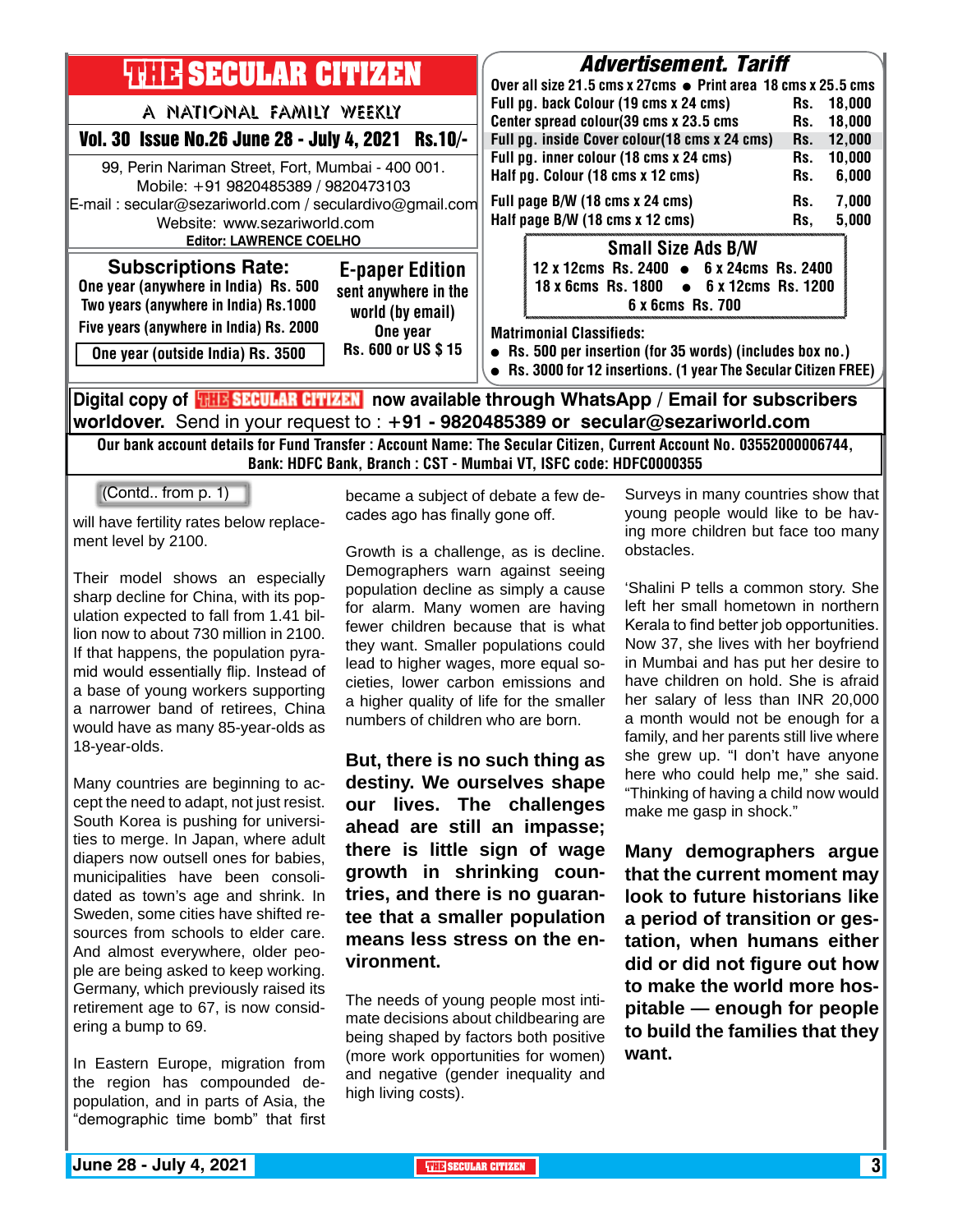# **'Religious Divide' Leaving India in Shatters!**

couple of weeks ago, a Professor<br>
sor who is towards 80 years<br>
of life sent me a message on<br>
whatsapp. hailing in superlative terms sor who is towards 80 years of life sent me a message on whatsapp, hailing in superlative terms the age-old principle of 'religious harmony' in India. While he was all praises for the tradition he has been part of, he was full of abuses for other traditions, especially the so called nonindic religions in origin, holding them responsible for almost all the ills of the country today, strangely so.

I was taken in a spur of shock, real-

izing the embarrassing mess in which a professor at this age was in. I had the freedom to communicate to him that his professorship has not gifted him the 'wisdom of life' necessary for being unbiased, realistic and truthful. I also frankly wrote to him that going down to the grave

with 'half truths and full lies' would fail one's life, and therefore, something needed being done.

Let us leave the professor aside. Of late all the more, there are millions and millions of people, literate and illiterate alike, who opt to live in a fool's paradise. 'Idiocy' is dear to them. They prefer to be in the dark, because there is a lot of scope for playing 'hide and seek'. Coming face-to-face with the light of truth is challenging, hurting and bothersome. Because it calls for action and it might disturb one's comfort zone.

It is true that our land has survived fairly well to this day as 'one India', in spite of the large range of diversities in philosophy, religion, dynasty, chore and culture that came in at times. The 'self-proclaimed patriots', along with the parroted professors and idiots are never tired of defining India in terms of 'non-violence, tolerance, peaceful coexistence, unity in diversity, vasudhaiv kuturmbakam', and the like.

But, as a matter of fact, it is too obvious that bull-strong policies and callous practices of 'polarization, discrimination, division, hatred, massacre', and the like, have been in craze in the mainstream tradition of the land, from time immemorial. An enlightened and honest citizen of India can never afford to close his or her eyes against such blatant and steep violation of the 'sense of harmony' in social life.



traditions, major and minor, existing in India for decades of centuries. Places of worship of all religions almost compete with each other in their tallness, ambience, golden appeal, financial resources in cash and kind,

ritual systems, political bargain and domesticating people. But, it is a matter of utter shame that much of it has not carved 'good human beings' out of the vigorous believers.

No wonder, 'unethical, illegal, illogical, inhuman, ungodly and characterless ways' are rampant in social life, of late in particular. Believers seem to be too much preoccupied with protecting the professed doctrines about God, even by alleging 'blasphemy' and 'wounding the religious sentiments', anomalously so. But, 'crimes against human beings and humanity' do not seem to worry the religionists, ironically so.

The sectarian hostility, hate speeches, hate crimes, cow issues, mob-lynching, love marriages, anti-conversion laws, communal riots, and the like, have to be considered in this context. Even though a complete statistics would be next to impossible, it can be affirmed with certitude that there

is a major spike in the unfortunate incidents. Minority groups and persons of certain castes are seen to be the victims.

Anti-Sikh riots in 1984, anti-Muslims riot of Gujarat in 2002, burning of Graham Steins and his children in Mayurbhanj-Orissa in 1999 and anti-Christian riot of Kandhamal-Orissa in 2008 are 'high profile massacres' of the recent Indian history of world importance. These instances are to be understood as 'crimes against humanity and divinity' in one shot and they challenge what 'religion' really stands for.

Besides, Akhlaq of Dadri, Pehlu Khan of Alwar, Mazlum Ansari of Jharkhand, Junaid Khan of Hariyana, Palghar mob-lunching, Dimapur mob lynching, Christian Nuns being de-boarded from train at Jhansi, ejecting several dalits from horseback, etc are proofs positive for brutal behaviour in the name of religion, caste and sect. They not only defeat the entire utility of religion, but also betray all signs of a sane society.

'Environmental Pollution' is a pricking matter of concern in the modern days. But, the 'public space' is increasingly getting 'socially polluted' by 'filthy hate speeches', which 'polarize and divide' the country in terms of majority-minority, high-low castes and casteless, eastern-western medicine, aryan-dravidian, indic and non-indic religions, etc. This 'social pollution' from responsible quarters is tragic, awfully so.

Discrimination, polarization, division, hatred, violence, riots, lynching and carnage are sharp violations of the 'Constitution of India', may they be by religious-political quarters or by the populace. Violating communities in

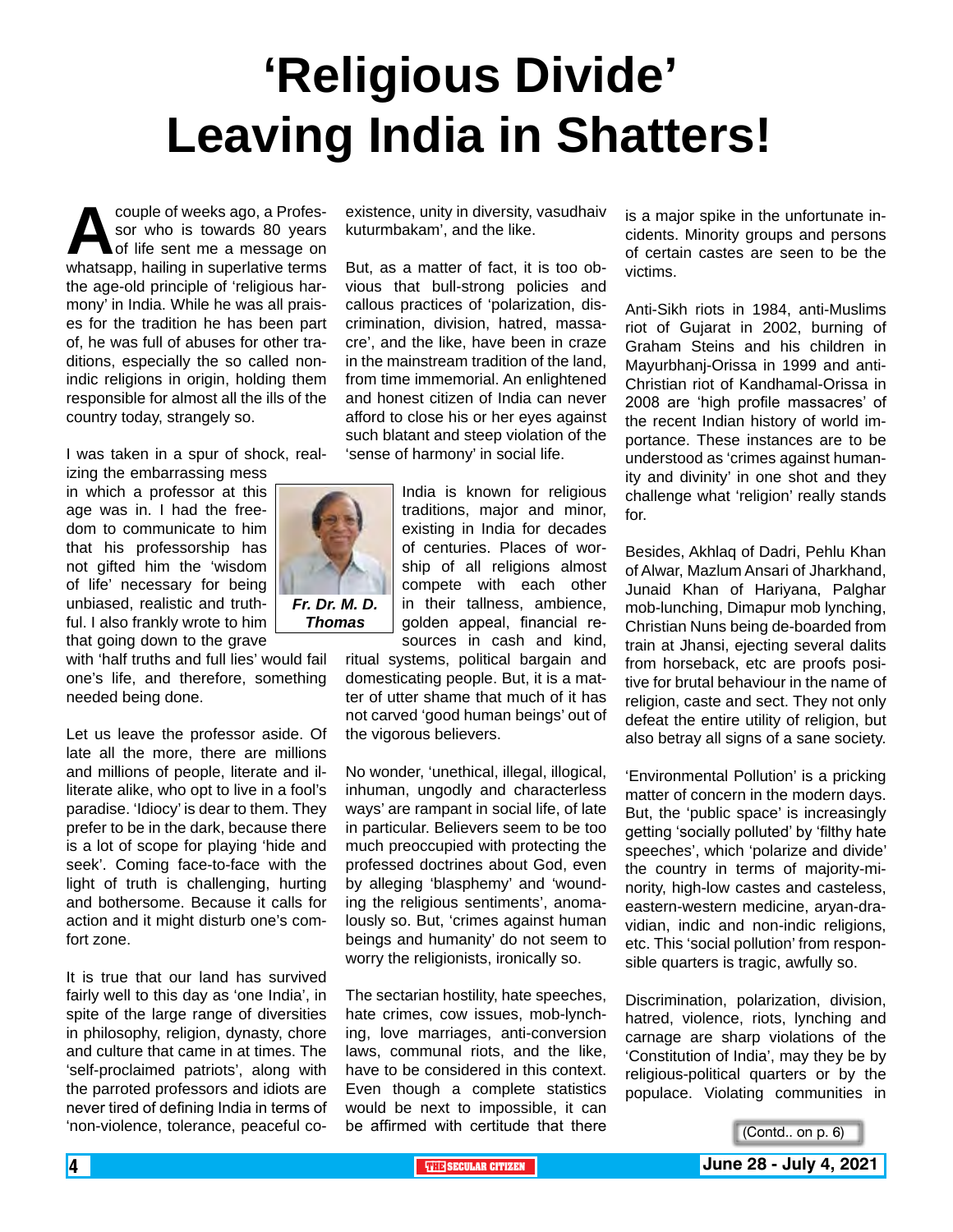

## **Looking for a political revolution?**

Recently, the Goa port's minister, Michael Lobo, called for a revolution in Goa. Yes, he couldn't have put it better. Indeed that is the need of the hour. The state requires a political revolution. But, I would go a step further and say, why only Goa, in fact, all states in the country need a political revolution. Why, even at the centre, we need a political revolution, we need a revolution in the entire country. There is no doubt that today, politics has hit the bottom, it has hit dirt. It used to be said politics is dirty, but I think today politics has become mucky and getting muckier by the day. That is the reality!

The minister rightly states, "if all 40 MLAs do good work, then Goa will see a revolution". Looking at the larger picture, if all 500 odd Lok Sabha members do good work, the entire nation will see a revolution. The political scenario in the country today is really disgusting with everyone wanting to grab power. A political revolution is imminent. We need someone to lead the revolution. We have had enough games being played out in the political arena. The citizens of this country deserve better. It is said, 'you can fool some people some of the time, you cannot fool all the people all the time'.

> *—Melville X. D'Souza Orlem, Malad West.*

## **Why no local trains for the general public?**

Even after three months of the

second lockdown in Maharashtra, the government is mum on restarting local trains for the general public. There is absolutely no information or announcement to common man. People have lost their jobs and have nothing to eat.

 Its time the government care for the difficulties of common man experienced since several months.

> *— Jubel D'Cruz, Dombivili, Mumbai*

## **No Place for Disobedience in Convent**

The Indian Express reports that the Kerala's rebel Catholic nun Lucy Kalapura had been dismissed from her congregation in May 2019 on charges of violation of the vows of obedience and poverty. But she never vacated the convent and appealed to Rome. Now the highest judicial authority , the Supreme Tribunal of the Apostolic Signatura rejected her appeal against the dismissal. She now says she will not vacate but seek justice in Indian legal system.

1 She became a nun of her own will without any force or coercion taking the vow of obedience, poverty and chastity.

2. She had a record of disobedience and deeds against life of poverty. She was warned many times. Yet she was not willing to get reconciled with her promises in her Vows.

3 She makes it appear that she has a mission to correct the existing rules and procedures and even faith of the congregations, the priests and the religious. We do not know what she has done towards this end except accusing some persons or congregation.

4 we do not know what status she

thinks for a nun in a convent — that is whether she considers herself an employee of a concern or a volunteer in the congregation without being accountable for her activities, even if they are against the Congregation or the Church instructions, orders and guidance.

As a lay person I feel for the difficult situation she faces. I advise you dear "daughter Lucy" to become more humble like Christ who climbed down to wash the dirty feet of his boys and converse with that humble Jesus. It is not Pope , Bishop, Superior, or Courts that can give you Peace and contentment but Only Lord Jesus. Taste and see that the Lord is good.

> *—Kalappura C. Thomas, Mumbai.*

### **Hardhitting Article**

Thanks ... I liked the hard-hitting Article by Fr. Cedric Prakash S.J. I read it with my heart burning for justice!

> *—Leon Bent, Mumbai*

### **Third wave paranoia**

Even as we are witnessing the petering out of the second Covid -19 wave in the country at an encouraging rate , there is still a fear lurking in the minds of many over an imminent and more deadly third wave. Alarm bells have started to ring in Maharashtra after the Covid-19 task force has predicted a third wave in 2-4 weeks in the state , with more than double the number of cases in the second wave. These predictions however are not backed by scientific or medical findings, and are more speculative in nature, based on the happenings in the U. K. where a third wave is in the offing , a few weeks after the ebbing out of the second wave. On the flip side, countries like France and Israel have permitted their residents to roam

(Contd.. on p. 6)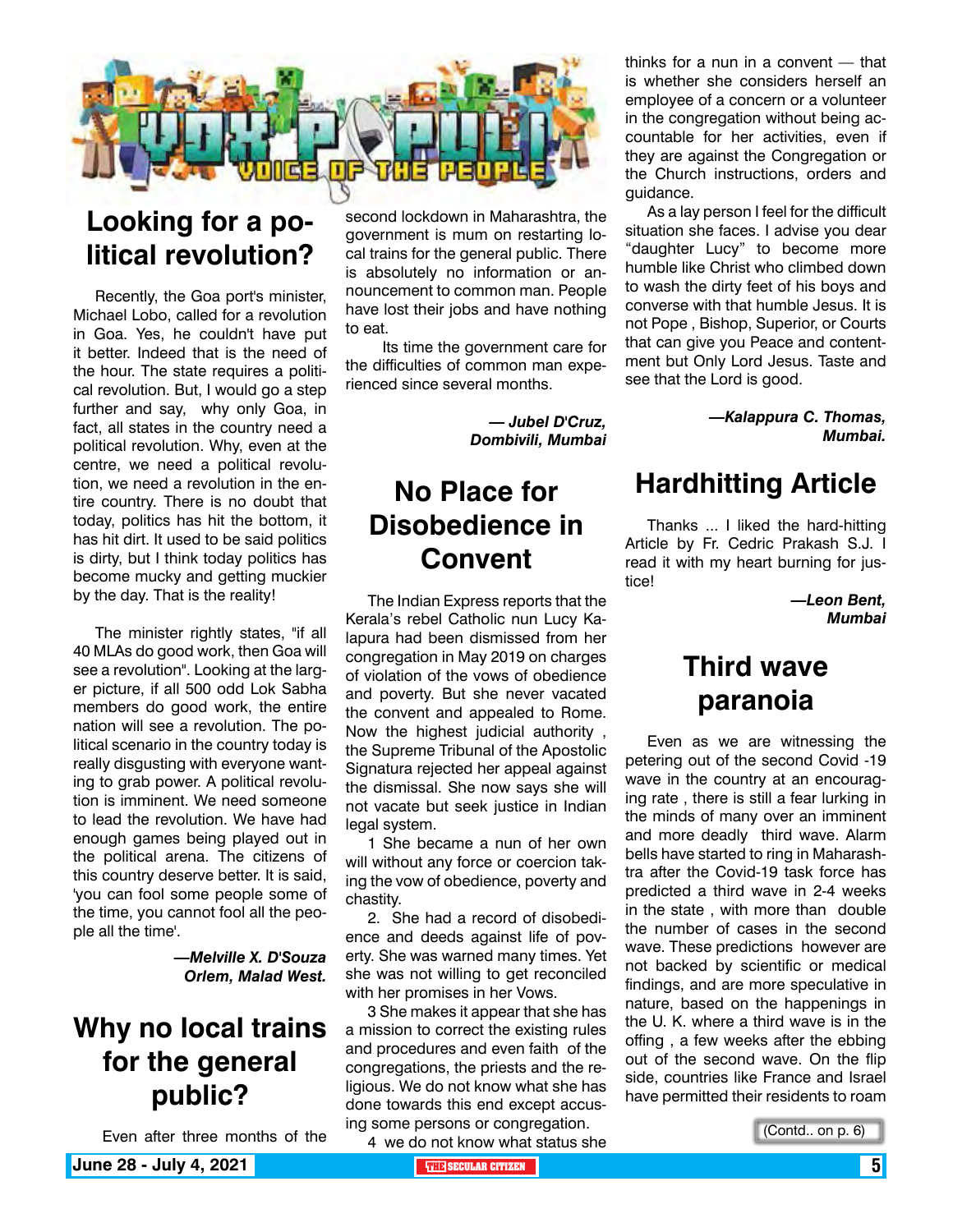the name of creed, caste, food tastes, dress habits, ideology, culture, social traditions, etc, would mean defying the 'Constitutional ethos and ethics' and that is a crime of 'anti-national' status.

The very idea of 'hindutva' and majoritarian hegemony collides with the idea of 'religious harmony' or 'sarvdharm sadbhaav', which is beached on the 'secular character' ensured by the Constitution. If religion is anything worth the while, how could it approve the maneuvering of atrocities by the majority community on the minority groups, even if by fringe elements? It is a major anomaly in our great land.

In addition, it is too tragic to observe the complicity, indifference or voteutility mindset of the state in targeting individuals with different views and engaging in spiteful political hate speech, yet being legally and ethically off the hook. The 'religious split' of the country is further proved by the 'selfstyled protectors' of the nation, cow or whatever, by way of vigilantism, jayshiram mock-up and mobocracy.

'Religious divide' is the worst of all

## Subscriptions for **RENEW AR CITIZEN**<br>Renewal as well as New, can be

sent through Bank Fund Transfer to any one of the following banks:

Bank: HDFC Bank Branch : CST - Mumbai VT Account Name: The Secular Citizen Current Account No. 03552000006744 ISFC code: HDFC0000355 or Bank: Citizen Credit Co-op Bank Ltd., Branch : Colaba, Mumbai Account Name: The Secular Citizen CurentAccountNo. 2090031000000489 ISFC code: CCBL0209003

Please inform us through email: secular@sezariworld.com or through phone: 9820485389 after transferring the same.

tragedies of the human world. Religion is intended to elevate the humans to an ethical and spiritual world, till they reach God. But, unfortunately, religion has been and is the cause of division, war, hatred and the like. It is like 'fence eating up the harvest' or the 'shepherd plundering his own sheep'. It is the 'greatest scandal' in the world. 'Could it be otherwise' is the question.  $\begin{bmatrix} \text{[Contd., from p. 4]} \end{bmatrix}$  algenes of the Human world.  $\begin{bmatrix} \text{[Contd., from p. 5]} \end{bmatrix}$ 

> Is not this 'religious divide' leaving our dear India in shatters? Can this be ever justified by 'the great human and divine values of freedom, equality, justice, fraternity, secularism, democracy', and the like? Will this prickly state of affairs allow India to fly toward 'development', 'vishwaguru' and 'superpower'? Can this anomaly ever help our country evolve'spirituality' out of the religions in India?

> I believe, the brutal havoc caused by 'hate speech, sectarian violence, vigilantism, sexual atrocities', etc. and the tragic consequence of 'religious divide' require being treated effectively. Inventive, strategic, institutional, crossbreed and sustained efforts have to be envisaged and pursued in view of taking India out of this chaotic junk and lead to greater heights of 'harmony and peace among religions and in social life'.

> ---------- *The author is Director of Institute of Harmony and Peace Studies, New Delhi, and has been committed to cross-cultural perspectives, interfaith relations, social ethics, constitutional values, national integration and social harmony, for the past over 40 years. He pursues the above mission through lectures, articles, video messages, conferences, social interactions, views at TV channels, and the like. He could be contacted at 'mdthomas53@gmail.com'.*



freely in public without face masks or observing social distancing. The question then is for how long are we in India going to live in fear with the new normal of masking , social distancing, curfews and lockdowns even when the vaccination drive in every state is in full swing , and more people are being immunized, unlike that in the first wave. It is time we slowly unlock ourselves and return to our old way of doing things without making excuses of the pandemic, but with caution.

> *—A. F. Nazareth, Alto Porvorim, Goa*

### **On misleading sermons**

As mentioned in my earlier letter I enjoy hearing the daily televised mass of the Redemptorist fathers of the church of our Lady of Perpetual Succour(OLPS), Chembur. Of particular note are the sermons which, besides being edifying and soullifting, succinctly sum up the true essence and meaning of the 'Word of God' in the day's readings and gospel. However, I was taken aback when in the sermon of Sunday June 20, the preacher referred to 'Job' as a prophet, when the 'Book of Job' refers to Job as " a blameless and upright man who feared God and shunned evil" . Secondly, a fortnight back, one of their star preachers went overboard presumably by calling St. Paul before his conversion, as a persecutor and murderer of Christians. The word 'murderer' however does not appear anywhere in the Acts of the Apostles , except that Paul was a persecutor of Christians and part of the conspiracy in stoning Stephen to death (Acts 7: 58). It is also not clear how Paul persecuted the Christians in Jerusalem , but that Paul went from house to house , dragged out the believers , both men and women and threw them into jail" (Acts , 8: 3). Is it therefore right to refer to Paul as a murderer instead of a persecutor?. *—A. F. Nazareth,* 

*Alto Porvorim, Goa*

6 **THE SECULAR CITIZEN June 28 - July 4, 2021**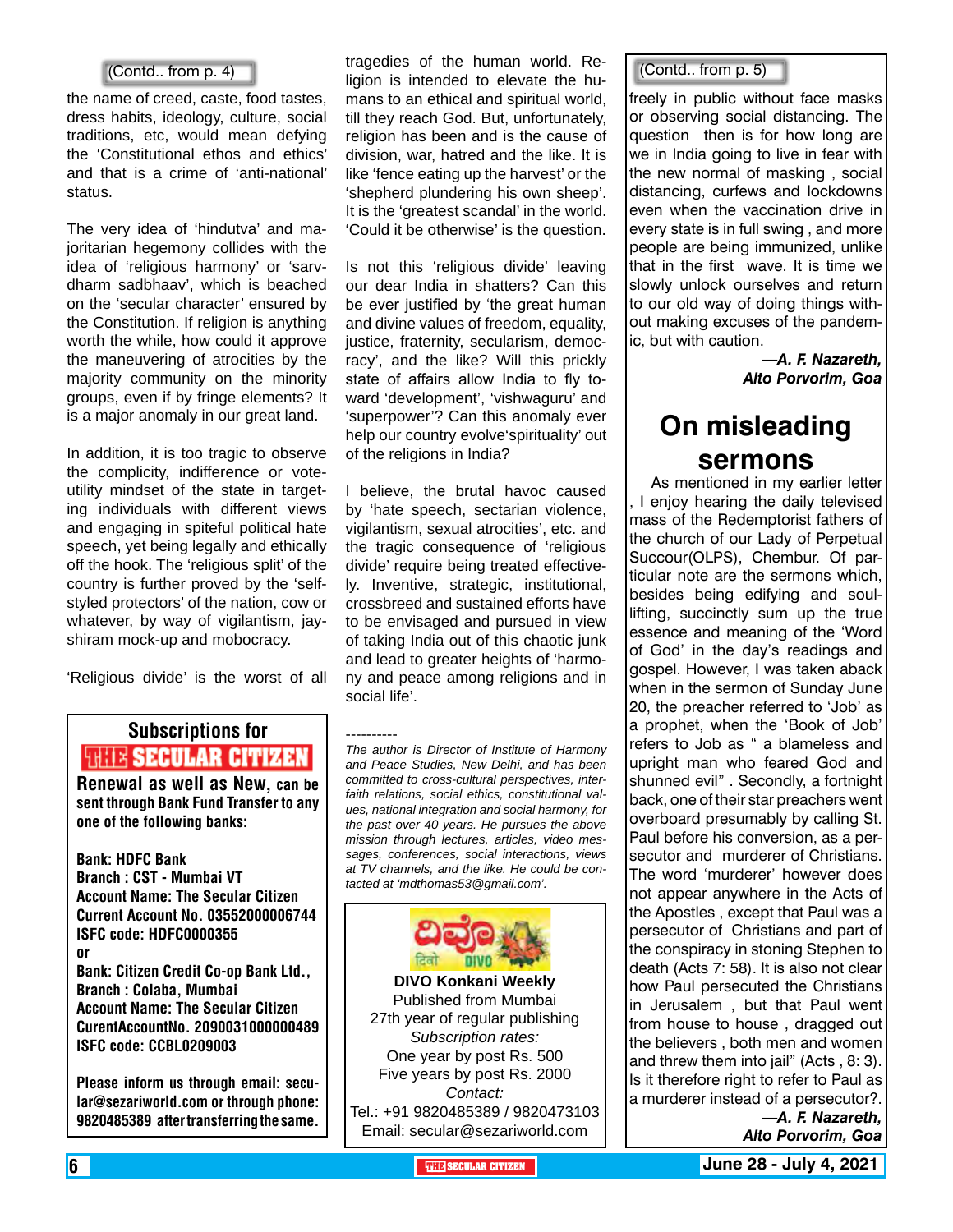## **Time To Keep Virtual Romance Active And Alive**

The lockdown should not keep<br>
you from forming meaningful<br>
connections with other people.<br>
Even with coronavirus as a constant you from forming meaningful connections with other people. third wheel, people are taking to online dating in order to keep their love-lives alive. Humans have an innate need to communicate and connect, and the coronavirus pandemic has really been a kick in the gut of our social lives.

Even the loners among us are now beginning to crave contact, missing people we hate is something almost everyone is experiencing, and those unfortunate ones of us who are single and living alone since the past few months have definitely lost their minds from the loneliness and boredom. However, we live in times of technological advancement, so the lockdown should not keep you from forming romantic and platonic connections with other people, albeit virtually. Even with

coronavirus and social distancing playing third wheel, people are taking to online dating in hopes of finding love and companionship.

As all of us have now acceptnormal, and long-distance

has been established as the romance. With the world in a state of total lockdown due to the coronavirus pandemic, people are bringing creativity even on online dating platforms. We cannot and should not meet anyone in person, but with virtual dates, many have found another human being who would like to get to know them better.

They are trying to forge a deeper bond or spend quality time together with virtual dates. But, you can only stare at each other's eyes on Zoom for a finite amount of time and nothing. Talk for hours sweet nothing and get satisfied in the present circumstances. But date nights are a real thing and there are plenty of ways to spice things up, with



very little effort or money. If you live somewhere where you can still get outside, do it. Now. Trust us—being cooped up inside for days on end with your significant other will take a toll on even the happiest of couples. A little fresh air and some quality time together away from screens and the couch will do you both a world of good.

 $\frac{1}{100}$  and the new that is the new  $\frac{1}{100}$  C.K. Subramaniam around with a pole protecting eq that 'staying in' is the new  $\frac{1}{100}$ . Social distancing calls for staying around six feet away from people. But just because there's an outbreak doesn't mean you need to walk you from your favorite person.

If your partner gets sick, you should stay home, too. Staying in to care for them will also protect the people you'd interact with outside your home. With the proper safety measures in place, that can be very good for relationships. Perhaps this experience is giving us the opportunity to experience other things.

The guys seem to just want to either play head games or hook up. They are constantly thinking there is a prettier woman out there. We have always hoped that our digital tools would create connections, not conflict. We have a chance to make it happen. There is no use sugarcoating the virus, which has already had devastating consequences for people all over

the world, and may get much worse in the months ahead. There will be more lives lost, businesses closed and communities thrown into financial hardship. Nobody is arguing that what is coming will be fun, easy or anything remotely approaching normal for a very long time.

We agree to do something more interactive for our next date, but without breaking quarantine this time. Instead, we will settle back into our online relationship if it is interesting and not taxing and teasing during the pandemic. You may come across some difficulties during your courtship period, whether it is network issues, technical glitches or moments of awkwardness, it is important to remain calm and confident. Everyone appreciates someone who can take charge and be responsible. Maintaining a sense of humour when things go wrong is an especially attractive quality. It will also help in your relationship if you are direct about what you want, expect and what you can give.

The internet can be a tricky place, you will find people living very different lives from you and with physical interaction improbable right now, it is best that you be yourself when conversing with others. After all you deserve someone who will love and appreciate you for what you are, and the middle of a pandemic is really not the best time for mind games.

The key to any successful relationship is honesty and if you mean to take things forward it is best to start off on the right foot. You deserve a person who respects and accommodates your boundaries. Even for simple things like exchanging phone numbers or talking over video calls. Go with what makes you feel comfortable in that moment, and the person who is right for you will move in harmony with you. Rushing into matters of the heart can have disastrous consequences.

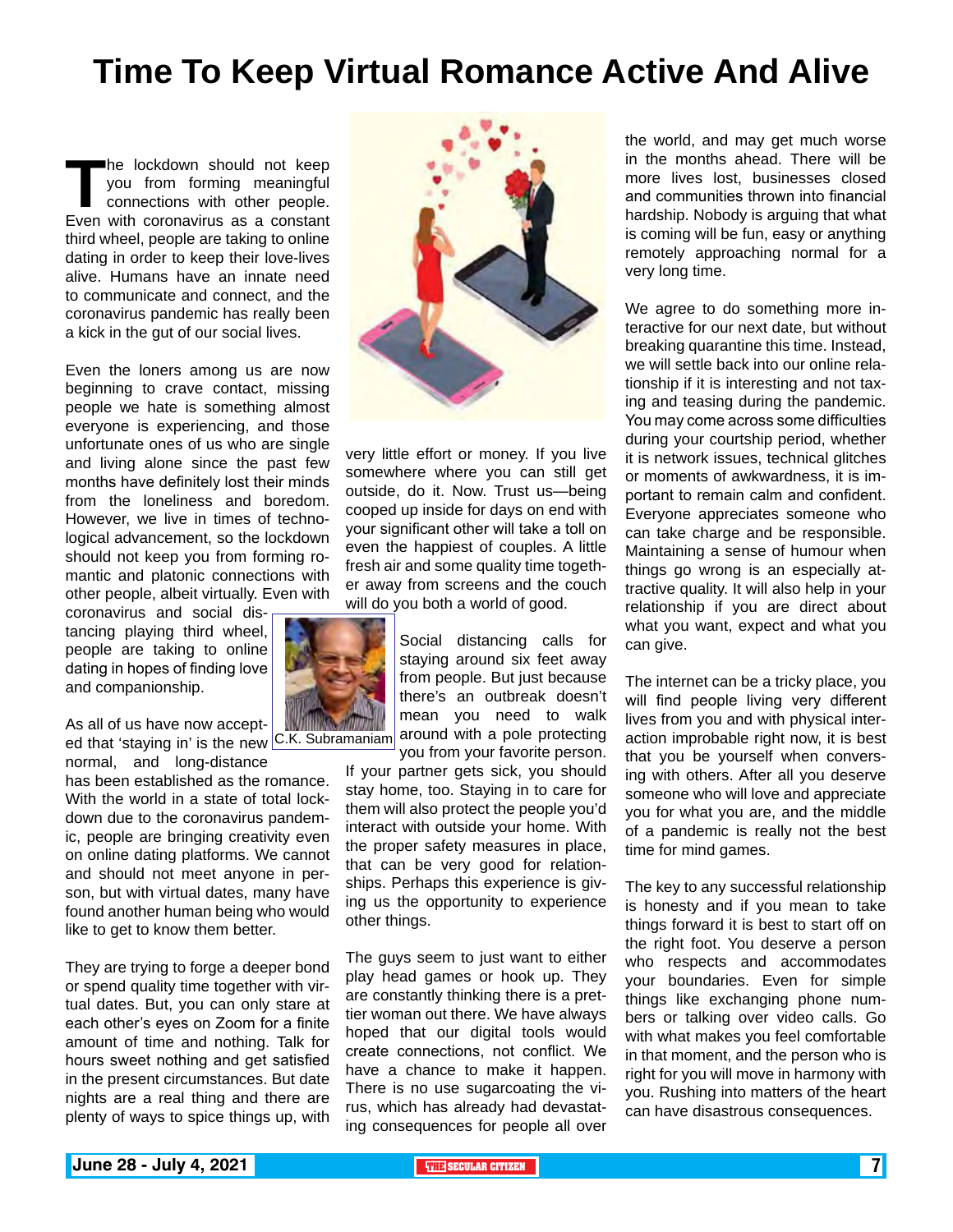# **Hello ... Can You Hear Me?**

"Ciao,questo e` Papa Francesco" (Hello, this is Pope Francis calling).

*"Aap jis number ko call kar rahe hain,vah kaphi samay se network coverage se bahar hai"* (The number you are calling has been out of the network area for some time)!

Pope Francis was desperately trying to get through to the Catholic Bishops' Conference of India (CBCI) Secretariat; without success. He asked one of his Indian aides why that was so. The aide replied that it was because the number was part of the BSNL network. The Pope was curious to know what the acronym stood for. The aide

mischievously replied, *"Bhai sahab nahin lagta"* (Brother it doesn't work), a meme on the Government owned telecom network.

Jokes apart, is Pope Francis actually getting through to India? Is his message coming across? The indices are to the contrary. Has any bishop in India written a pastoral let-

ter on papal documents like Vos Estis Lux Mundi (promulgated on 7/5/19), regarding clerical sexual abuse; Fratelli Tutti (3/10/20) on universal brotherhood and the environment; the Motu Proprio (30/4/21) on changes to the juridical procedures for the trial of prelates; or Pascite gregem Dei (1/6/21) on revision of Canon Law on penal provisions for various offences by church personnel?

What about Francis' visit to the Dicastery of the Congregation of the Clergy in May 2015? Referring to priests fathering children he had said that it was an automatic reason for dispensation; as such a person "must fulfil his natural obligations as a father towards his child. It is not enough to give money to financially support the child. It needs to be educated, formed and accompanied by his or her parents". This categorical statement was conveyed to Abp Filipe Neri Ferrao, the CCBI (Latin Rite) President in a letter dt 24/10/2019, signed by the then Prefect of the Congregation, Cardinal Beniamino Stella.

Has any parish priest ever delivered a sermon on any of these promulgations? There is a plethora of YouTube channels and online programmes in these pandemic times. They are full of pious platitudes, but there is no enlightenment on contemporary church teachings, especially in the Francis era. Perhaps these worthies presume that the laity is like dumb sheep (cattle class) that are best left to wallow in their own ignorance.

How many of us here in India are aware of the pot being stirred across the Atlantic, from Germany to the USA? Are we aware that Pope Francis is trying to

make the church less Roman, and more catholic (universal)? He had the Amazonian Synod in 2019 that unfortunately turned out to be a damp squib; perhaps because the conservatives in North America prevailed over the liberals from South America. Despite that, last year Francis appointed Cardinal Fridolin

Besungu OFM Cap of the Democratic Republic of Congo to his small inner circle of advisors. Other members are Cardinal Oswald Gracias from India, Luis Tagle from the Philippines and Reinhard Marx from Germany. This month he was chosen South Korean Bp Lazarus You Heung-sik to head the Congregation of the Clergy till now headed by Italian Cardinal Stella. Notice that none of these are Romans (Italians), and just one is a European.

Writing in La Croix International on 18/6/21 veteran Vaticanista, Robert Mickens, predicts that the "Church Implosion is right on schedule". He says that Francis' push for synodality (walking together) has further opened the doors for a process that will allow for the "deconstruction of a long out dated and anachronistic church structure". Notice his choice of words. An explosion is from an external force, while an implosion is from within. Deconstruction again is very different from destruction.

Mickens says that in its existing structure the Catholic Church is the "last monarchy in the West ... an anachronism ... This outdated model no longer incarnates the lived experience of the believers who live in participative and representative democracies". So there is a mismatch between the "rulers" and the "subjects".

He adds that "Most important decisions are made almost exclusively by a celibate male clergy, and whose bishops are held to little or no accountability, is unsustainable in a world where patriarchal and monarchical societies are ceding rights and duties to those who are not part of the nobility, the clergy or one specific gender". Readers may recall my oft repeated statement that "Celibate old males in boardrooms should not decide what young couples do in their bedrooms".

To keep this old boy's club together Mickens says that for priestly vocations the emphasis has been on celibacy and docility. This has "resulted in lowered standards of intellectual, psychological and personal acumen" and by default "a shallower pool of talent for bishops". Most lay persons would agree with this assessment that can have and already has had, damaging consequences for the future health and vitality of the church.

Lest he sound alarmist Mickens clarifies that he is not talking of the demise of the Catholic Church. "God is not dead and the Holy Spirit will never leave Christ's faithful" he asserts. Rather it is "about the crumbling of the present governing and organizational structure, which mirrors certain features of the Roman Empire".

He goes on to say "Francis is effectively laying the foundation for the deconstruction of the current model ... His goal is to make the structures and mentality of the Church more reflective of the Gospel and the person of Jesus ... He is creating a large and indispensable

(Contd.. on p. 9)



by chhotebhai \*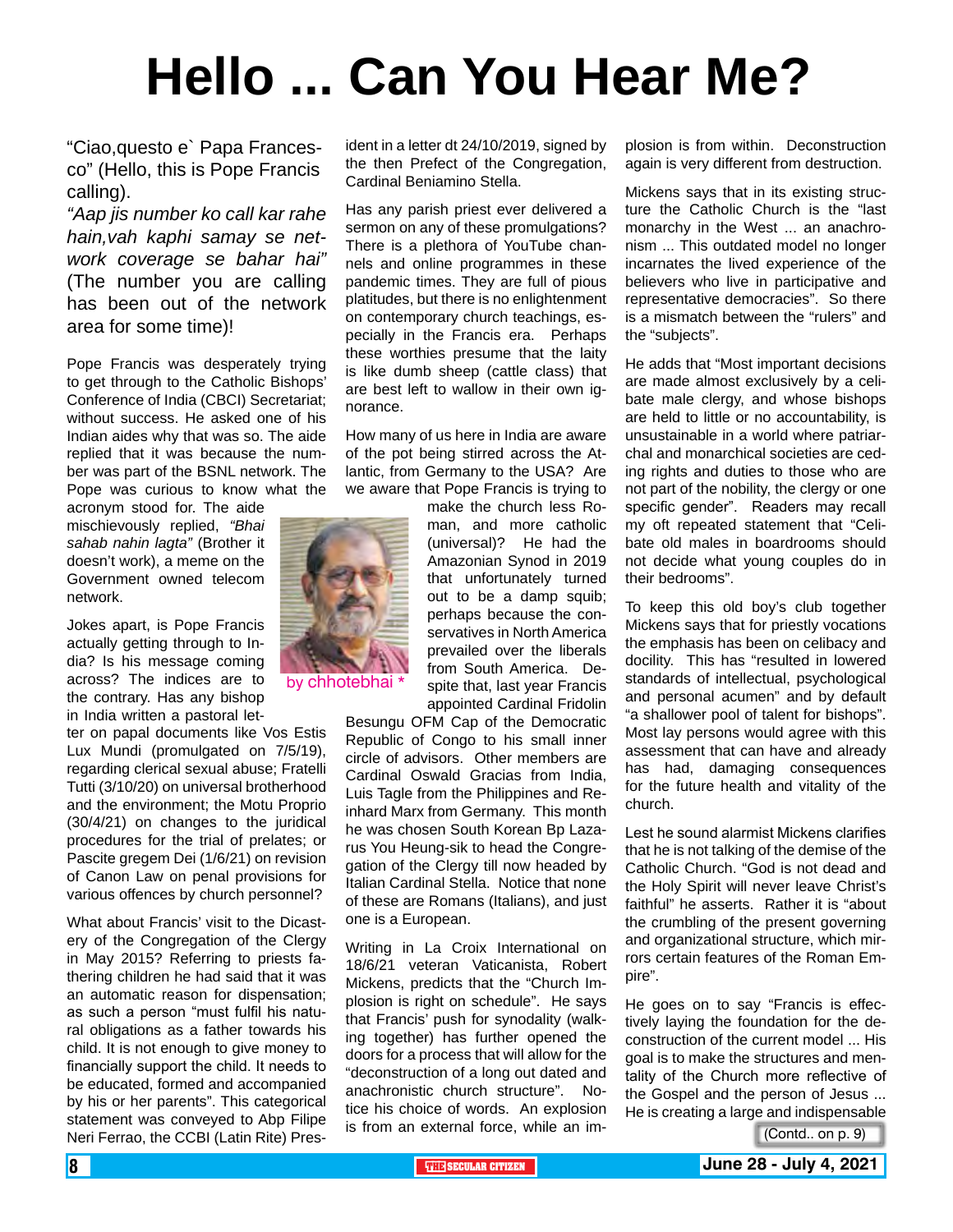#### (Contd.. from p. 8)

forum for all voices to be heard through the classic, but too often forgotten, process of discernment" (a Jesuit forte). In many ways he is echoing the call of Jeremiah. "I have put my words in your mouth. Look, today I have set you over the nations and kingdoms, to uproot and to knock down, to destroy and to overthrow, to build and to plant" (Jer 1:10). And again, "Prophets and priests roam the country at their wits end"(Jer 14:17).

Now back to Germany and the USA. Earlier this month Cardinal Marx of Munich and Freising submitted his resignation to Pope Francis, assuming responsibility for his inability to curtail clerical sex abuse. Ironically, he was in the forefront of Francis' campaign against this huge blot on the church. Many hailed Marx for his humility and pragmatism. Others said that he was abandoning a sinking ship.

I was one of those who did not expect Francis to accept Marx's resignation. Firstly, he was not responsible for what others had done. It was a situation that he had inherited and fought against. Secondly, as a close confidante of Francis, it would have been seen as an act of surrender to the lobby that oppose Francis's reform agenda. Germany, like Australia, was one of the few countries that had adopted the synodal path, as the way forward. Of this Marx had earlier said "The church is at a dead end. Change is possible only if we take the synodal path". The German Synod has 230 members, including lay representatives from the Central Committee of German Catholics. Topics for the Synod include power structures and participation in the Church, sexuality and partnerships, priestly existence today (notice the choice of words) and women's ministries and offices in the Church.

There was too much at stake for Francis to accept Marx's resignation. To the contrary he responded by saying that the whole church is in crisis because of abuse. It cannot have a "head in the sand" (ostrich like) policy. He reminded Marx of St Peter's first interaction with Jesus. Sensing his own inadequacy he had blurted out "Depart from me a sinner". Jesus' response was "Feed my sheep", the same command he gave to Peter at the Ascension. Peter is my favourite biblical character. He is so human and yet so forthright, ideal for Christian discipleship!

It is for this reason that Mickens, again writing in La Croix, says that "Marx is one of the most energetic and forceful proponents of ecclesial reform through synodality, a process of wide ranging consultation of the church members that Francis is trying to make constitutive of Catholicism".

Now to the other end of the spectrum, across the Atlantic, in the USA. The roots go back to the time that Abp Vigano was the Nuncio. He had then levelled serious allegations against Pope Francis that were subsequently disproved. He had the backing of several American bishops, the conservative lobby that were against Francis' reformist agenda. Many of us in India, whose only experience of the USA is through Hollywood movies, think of American society as liberal. The election of Donald Trump in 2016 proved quite the contrary, that the majority of Americans were illiberal, intolerant, racist and even mysonigistic. As with the BJP in India, Trump appealed to those same sentiments for his re-election campaign in 2020. This was compounded by the fact that his opponent, Joe Biden, was a practicing devout Catholic. The problem arose because the Democratic Party, to which Biden belonged, was proabortion. Trump then prevailed upon the pro-life lobby among the American hierarchy to support him on this one point agenda.

It is in this context that we must see the attempt this month by the American bishops' conference to pass a motion to deny Holy Communion to Biden. This threatened to cause a schism in the Catholic Church in the USA. The charge against Biden was led by the President of the bishops' conference, Abp Jose Gomez of Los Angeles; whom Francis had repeatedly passed over in his selection of cardinals.

This denial of communion is actually heretical, based on the Jansenist heresy. Its name is derived from Bishop Cornelius Jansen of Ypres in the seventeenth century. He believed that the "church constituted only of saints". So Communion was a reward for being good. This dangerous teaching was condemned by Popes Pius VI, Urban VIII, Innocent X and Alexander VIII.

It is also contrary to the ecclesiology of Vatican II. The Dogmatic Constitution of the Church describes itself as an "initial budding forth" (LG 5), not something in full bloom. It again describes itself as a "pilgrim" (LG 8) not something that has reached its destination. It clearly admits that the "Church embraces sinners sin her bosom" (Ibid).

So who is in error – Abp Gomez or Pope Francis? The answer is obvious. That is why Francis had to intervene, warning the American bishops that they were in serious error. It was left to the Papal Nuncio, Abp Christophe Pierre to tell them that "Holy Communion is not merely a thing to be received, but Christ himself, a person to be encountered". Writing in the National Catholic Reporter, Christopher White commented that church "unity should be based on encounter and dialogue, not merely on doctrinal or juridical unity."

Where do the bishops of India stand? Have they answered Papa Francesco's phone call? Have they heeded his call for a synodal, participative, transparent and accountable church? Or are they, with their medieval European Coats of Arms and honorifics like Eminence/Excellency still stuck in the Middle Ages, or worse still, the Dark Ages of Church History?

Till recently the Indian hierarchy and even the Nunciature were notorious for their ominous silences. However, in the very recent past I have had a few members of the hierarchy responding to my articles and correspondence. So all is not lost. As the poet Alexander Pope said "Hope springs eternal in the human breast". He was an eighteenth century English poet, not a pope!

Maybe the CBCI will pick up the receiver the next time they hear "Ciao, questo e` Papa Francesco". Perhaps they could begin by changing their telecom service provider!!

> *• The writer has expressed these thoughts in greater detail in his latest book The Jerusalem Code.*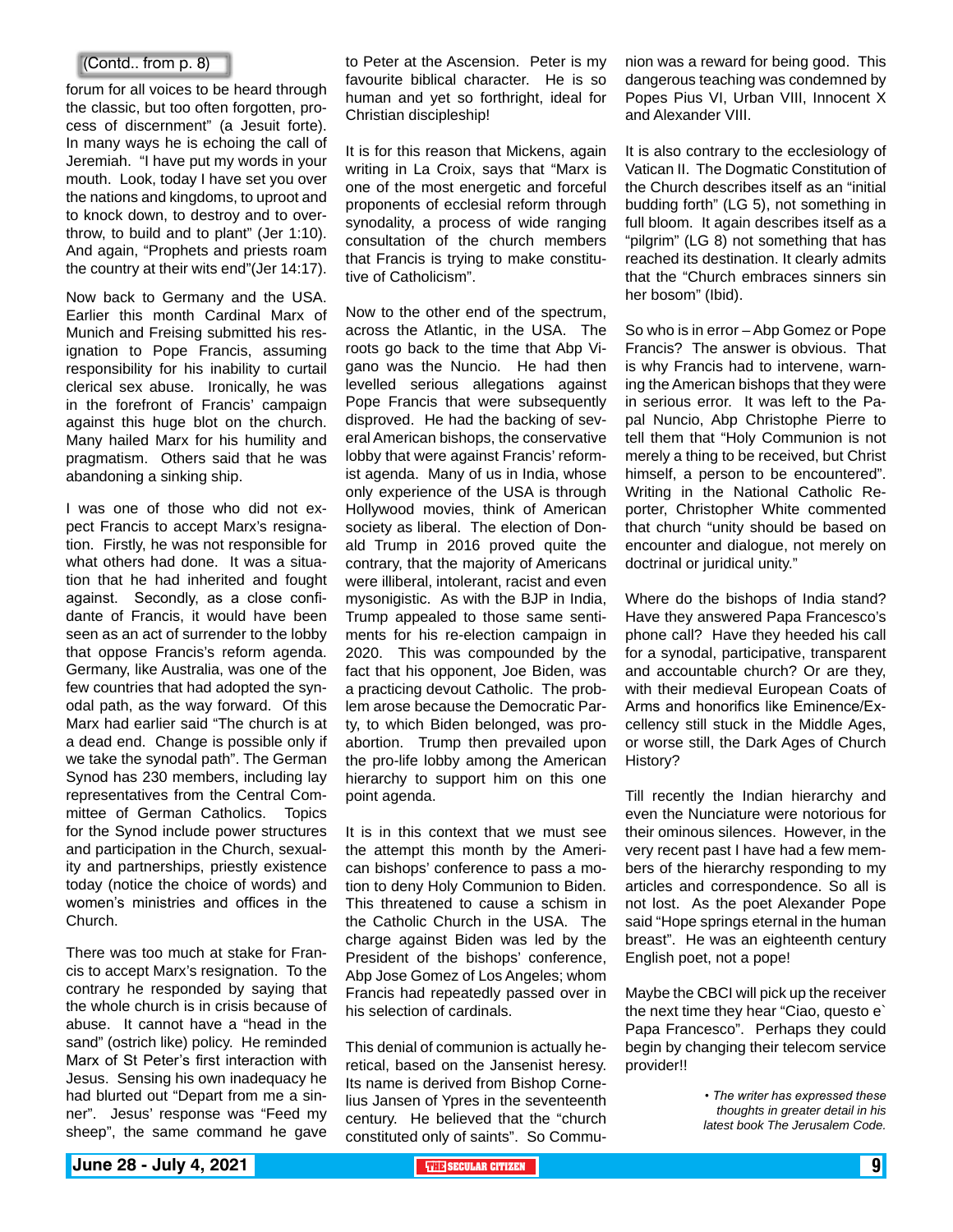### **World Blood Donor Day!**

On June 14, communities celebrate World Blood Donor Day! For 2021 the slogan is: "Donate Blood and Keep the World Beating"! – To raise awareness of the need for safe blood and blood products as a life-saving gift!

Pope Francis in a tweet said, "I sincerely thank the volunteers, and I encourage them to continue their noble work, bearing witness to the values of generosity and gratuitousness!"

According to the World Health Organization (WHO) – A country should be able to collect blood which should be equivalent to one percent of its population. WHO also stressed:

"Safe blood and their products are a critical aspect of public healthcare. They save millions of lives through keeping patient's hearts beating, thus ensuring their wellbeing! But blood shortages now are particularly acute in developing countries!"

"This 'Day' also calls for an opportunity to action by governments and national health authorities to provide for adequate resources; and to put in place systems and infrastructure facilities, to increase the collection of blood especially from voluntary unpaid blood donors." (I personally know this situation, as I had worked in the K.E.M. Hospital Blood Bank, Parel, Mumbai, as a Resident Pathologist).

Donating blood is indeed a unique gesture of what Lord Jesus did at His 'LastSupper'– And consummated at His Crucifixion through the sheddingof His precious Blood: "My Blood of the covenant, poured out for the forgiveness of sins. // Greater love has no one than this, to lay down one's life for friends – and you are my friends" (Matthew 26:27-28 // John 15: 13-14).

> —Dr. Trevor Colaso, Vienna, VA. USA.

## **51 Inspirational Stories**

By F.M. Britto

Reviewed by Ladislaus Louis D'Souza

BETTER YOURSELF BOOKS, Bandra, Mumbai – ISBN 978-81-7108- 923-9 – pp 176 / Rs 180/-

Everybody loves a good story! And why - precisely because the goodness of a story lies in the fact that besides entertaining, its narration often helps bring out a moral from the many lessons that life is constantly teaching us day in and day out. Amazingly, the best lessons one learns is from apparently insignificant, commonplace happenings around us, which is what makes the 51 INSPIRATIONAL STO-RIES in this book so significant!

It may be pointed out that the subjects of Britto's stories are straight out of the ordinary, springing off the streets of India's innumerable villages, towns and cities into his consciousness so to say! He thus weaves stories that, enhanced with personal life experiences, cannot help but inspire the reader to good action. As seen from the titles listed in the 'Contents', most of these stories are based on facts backed by his personal interactions [as a priest of the Archdiocese of Raipur] with the marginalized in some of the poorest regions of the country.

Simple and straightforward in style, devoid of redundant trivia, these stories concern the visually blind achieving much in life with their kind of 'vision', those outright poor making it big in more ways than one, and so on! Readers will thus find themselves being least bothered about details such as the names of persons and places which have been changed for obvious reasons. It is the value summarized in a quote at the end of each story that brings alive a virtue sometimes long forgotten that can ultimately ben-



efit the reader each time the book is opened.

The avowed objective of the author in writing 51 INSPIRATIONAL STO-RIES and that of BETTER YOUR-SELF BOOKS [ST PAUL'S] in publishing it is commendably manifold: firstly, to initiate in the life of the reader the formation of an uplifting story encompassing life's lessons; secondly, to help readers share life's experiences, especially in the context of the unhealthy situation prevalent today in the country and in the world at large; and thirdly, to foster the spread of goodness and positivity all around that only a good, soul-stirring story can!

#### **HELLA SECULAR CITIZEN**

News item, Articles, Stories, Opinion, interview, Poems, etc. can be sent by

WhatsApp: +91 9820485389

Email: secular@sezariworld.com

news@sezariworld.com seculardivo@gmail.com

#### by Post **The Secular Citizen** 99, Perin Nariman Street, 1st Floor, Fort, Mumbai 400001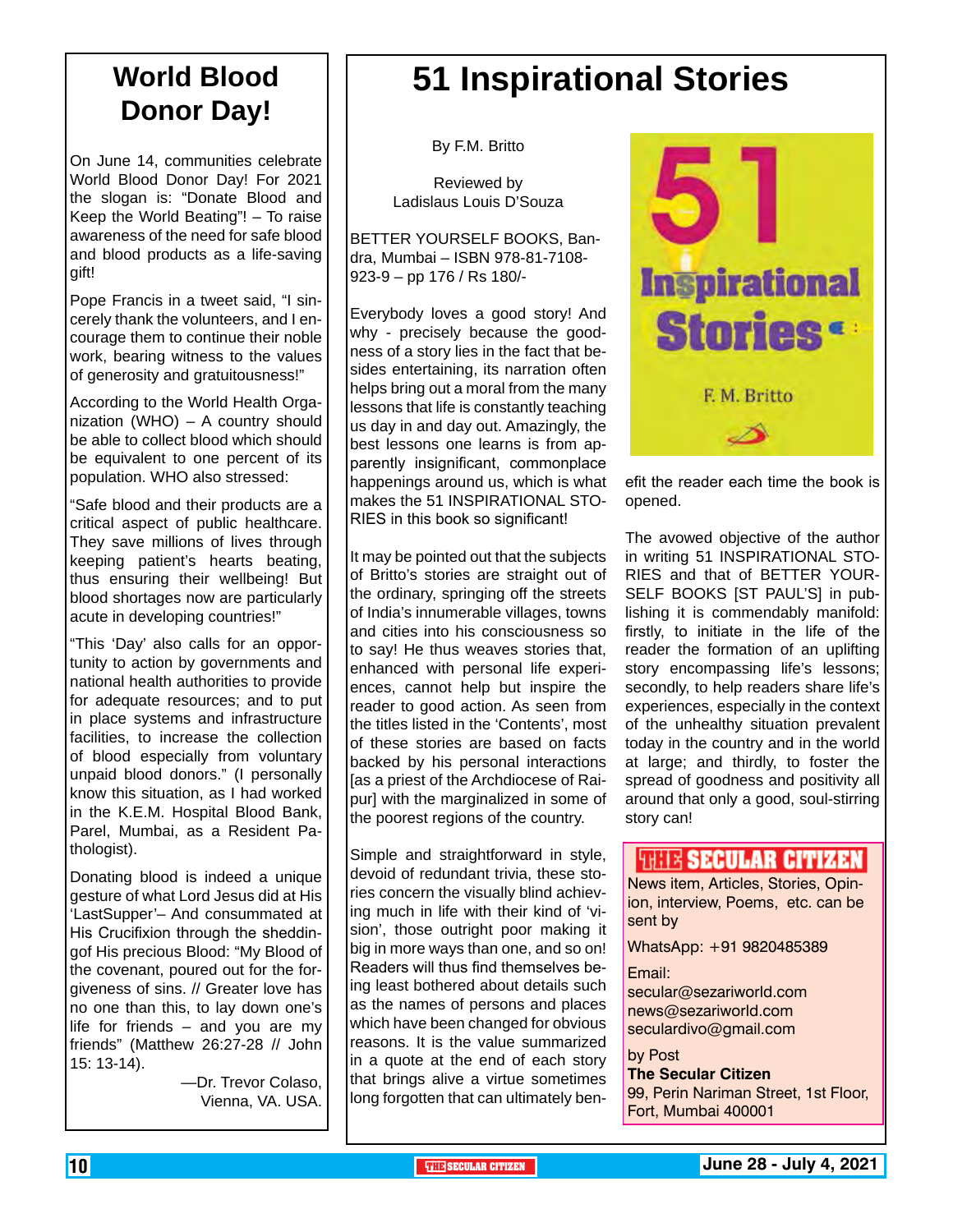## **The Winter Of Motherhood Has Arrived**

One aspect of the obligation to protect life and defend it from any hostile intrusion is to confront the malignant foe as service to God and our neighbor.

Covid-19 is our primary obligation today to combat the invisible enemy, and save the institution of marriage and motherhood. It is our Christian responsibility to support Pro-Life and to help prepare young people to consider the fulfillment of their love in a church wedding.

Shrinking populations are becoming a lifestyle in European, American and British societies. The only place you might hear of population 'explosions' as it had been in the past is in The Far East, India, The Middle East, Third World and SAARC Countries.

**The winter of Motherhood has set in across the world: millions of young** 

**lives are being sacrificed on the altars of hate, violence and greed. Marriages in the recent past had been a healthy sign of parish and community life. Today, the church and her people are dying because of a man-made virus created in a lab in China.**

Women in the EU are actually desperate to have their freedom from domestic routine, and the aching hours of being a working-mother to unruly children (ever since society went on a rampage to promote the word 'child-abuse') Did you know a child today can prosecute his parents, or any one on the grounds of being slapped or chastised? "Spare the rod and spoil the child" is a long

**Please renew your subscription if expired. Mention your subscription no. while sending the renewal amount**

lost trend of culture.

Today, the trend is to spawn a society of "child-rule" and "love-hate", a very new millennium phenomenon over which mothers abroad are in a conundrum.

Now, in 2021 the winter of motherhood has come. Being childless, for women seems a legitimate option. Women don't mind having children when in their late 30s and 40s. In Europe many couples are childless. The college educated women in America is growing rapidly and they are objecting to motherhood.

The social corset is blown and young mothers are only in the 15 percent (1995). Japan's National Institute for Population Research states "the birthrate in Japan stands at a dismal 2.25 per women, a record 56 percent of

> 30-year-old women are still childless.

Countries like Italy, Greece and Spain that were once synonymous with the word 'fruitful', have the lowest birth rate in Fare lowest birth rate<br>**BY MELVYN BROWN** in Europe. The only tightknit

clans are those of old generations. "Because my biological clock is ticking," said a woman in her late 30s. "I want a marriage based on love, not for money and security."

The backlash of motherhood is increasing in talks on sanctions against being childless. These talks have been openly discussed from Berlin to Moscow. In Russia, says a Census Bureau, the birth-rate had dropped from 2.3 in the 1980s to 1.3 present days. In Japan one-child mini family is becoming a new image of the country.

Society in Europe should try to persuade women to have children early. After the age of 45 their fertility drops rapidly. Keeping women's eggs viable longer than 40-45years of age is a

problem. In India we Christians emphasise on low birth-rates as the acceptable social norm, not any longer if we, as a community are to survive in the future.

However, the power of religion helps women rush into "arranged" marriages from 15 years or earlier in the villages. In urban areas of large cities the age group from 19-23 years (also through 'arranged' marriage). The dramatic depopulation of Europe could be a hidden blessing to Asian countries scrambling to go abroad in their quest for quiet, peaceful, organised and disciplined life, not any longer. Covid-19 has destroyed man's vision, hope and plans worldwide.

The backlash to motherhood is only the tip of the iceberg. The winter storms on Motherhood must be taken seriously. Single parenting and adoption is a moving ice field across the European continent, North and South America.



**Contact: Tel.: +91 9820485389**

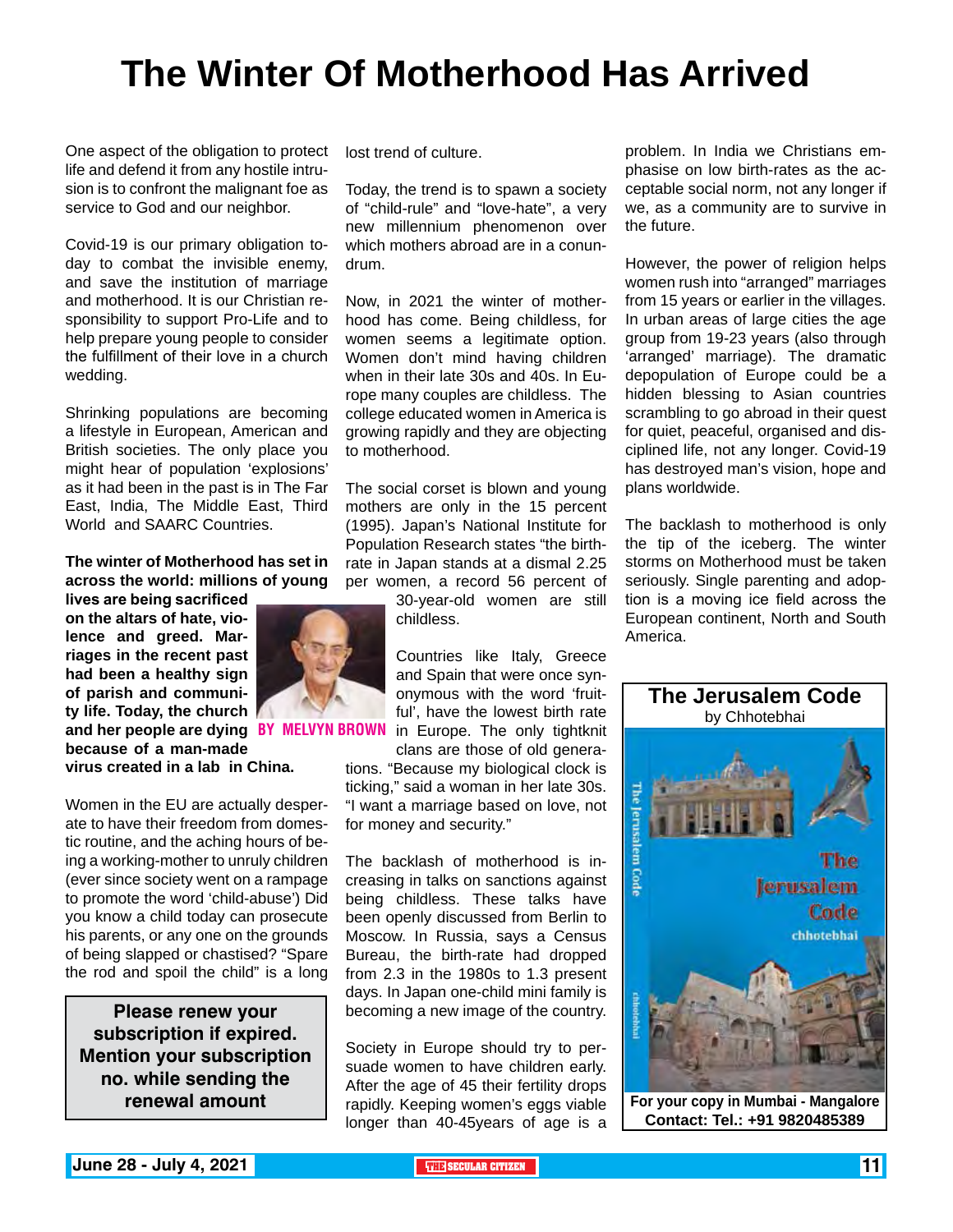#### **Egg-cellent Jokes**

- 1. What do you call an egg who likes to go on safari?
- 
- A. An eggs-plorer!
- 2. Why was the egg late for school?
- A. He didn't study for the eggs-am.
- 3. Where do Eskimos keep their eggs?
- A. Inside an egg-loo!
- 4. What do you call a scared egg?
- A. Terri-fried!
- 5. Why did the new egg feel so good?
- A. Because he just got laid.
- 6. What did the doctor tell the chicken with high cholesterol?
- A. Try to lay off eggs for a while.
- 7. What do you call a smart omelet?
- A. An egg head!
- 8. How do chickens stay fit?
- A. They eggs-ercise!

9. Why did the eggs go to school?

A. So that they could become eggucated.

--- Sent by: Jubel D'Cruz

#### \*\*\*\*\*

Tell a woman she's beautiful a hundred times and she won't believe you. Tell a woman she's fat once and she will remember it for the rest of her life because elephants never forget.

#### \*\*\*\*\*

#### **Depression**

Business Interview With Depression Inside my brain…

Me: So… You're new?

- Depression: (I don't know who he is yet) mHMMMmmm!
- Me: Well what are your skills?
- Depression: Oh, taking control and leading… You know…
- Me: What are you trying out for? Depression: Oh, Vice Leader of
- Negative Thoughts.
- Me: Well we do need someone over there- for somewhat reason nobody wanted that job…
- Me: How did you know about us? Depression: Oh- I knew because of
- Anxiety, you know, we're friends! Me: Interesting… (Still has no idea about Anxiety and it's problemos)
- Me: Well I think you're signed up! I'll give you the job!



Depression: tHaNKS :)

#### AND THATS HOW MY LIFE GOT DESTROYED

\*\*\*\*\*

There's a plane going down over the desert with only 3 parachutes on board. There are four people onboard, the smartest man in the world, the best doctor in the world, an old priest, and a young nerd. The doctor says, "People need me for my medical skills." grabs the first parachute pack, and jumps. The smartest man in the world says, "People need me for my intelligence." grabs a pack, and jumps. The old priest says, "I have lived a long and happy life. You take the last chute." The nerd says, "Don't worry. There are enough chutes for the both of us. The smartest man in the world just grabbed my backpack."

#### \*\*\*\*\*

Give a man a plane ticket and he'll fly for a day. Push a man from a plane and he'll fly for the rest of his life. \*\*\*\*\*

One night a girl said to her family "Goodnight Mommy, Goodnight Daddy, Goodnight Grandma, Goodbye Grandpa. the next morning her grandpa died. That night she said "Goodnight mommy, Goodnight daddy, Goodbye Grandma. the next morning the grandma died. The dad started to fear for his life because he was next. That night the girl said "Goodnight mommy, Goodbye daddy. the next morning the dad woke up and he was perfectly fine but when he went into the kitchen he saw his wife crying. when he asked her whats wrong she said "The Mail Man died".

\*\*\*\*\*

My teacher gave us an assignment and one of the questions was "What do you want to be when you

grow up?" I answered "Happy". The teacher said I didn't understand the test, I said to her that she didn't understand life

\*\*\*\*\*

Teacher: People with Depression never get anywhere in life. Student 1: My mom has depression, but she died. Student 2: My sister has depression and she's going to Therapy. Student 3: My Dad Has depression, and he's Doing REALLY Well

\*\*\*\*\*

Little Johnny was sitting in class, and he was behind a girl called Sally. The teacher asks the class, "Who created the Earth?" And Little Johnny pokes Sally in the back with his sharpened pencil, and she jumps and says, "MY GOD!" And the teacher says, "Yes, Sally, God did create the Earth." Sally sits down. Then, the teacher asks, "Where do you go after you live a good life?" and Little Johnny pokes Sally again, and she jumps up and says, "HEAVENS TO BETSY!" And the teacher says, "Yes Sally. You will go to heaven after you live a good life." Sally sits down, knowing full well Little Johnny was poking her. Sally gave Little Johnny an angry glare, and she turns around. And then, the teacher asks the class, "What did Eve say to Adam after their 77th child?" and Little Johnny pokes Sally HARD-ER this time in the back, and Sally jumps, turns around and says, "If you stick that thing in me one more time, I swear I'm gonna lose it!" And the teacher faints.

\*\*\*\*\*

In what ways do nuns and hoes have something in common?

They both worship on their knees. They are both creatures of habit. They both take vows of poverty and obedience. Once chosen, neither can leave the life. They both swallow their hosts.

A man in conversation with his friend says that his wife is on a 3-week diet. The friend curiously asks, how much has she lost? The man replies, "her life."

\*\*\*\*\*

\*\*\*\*\*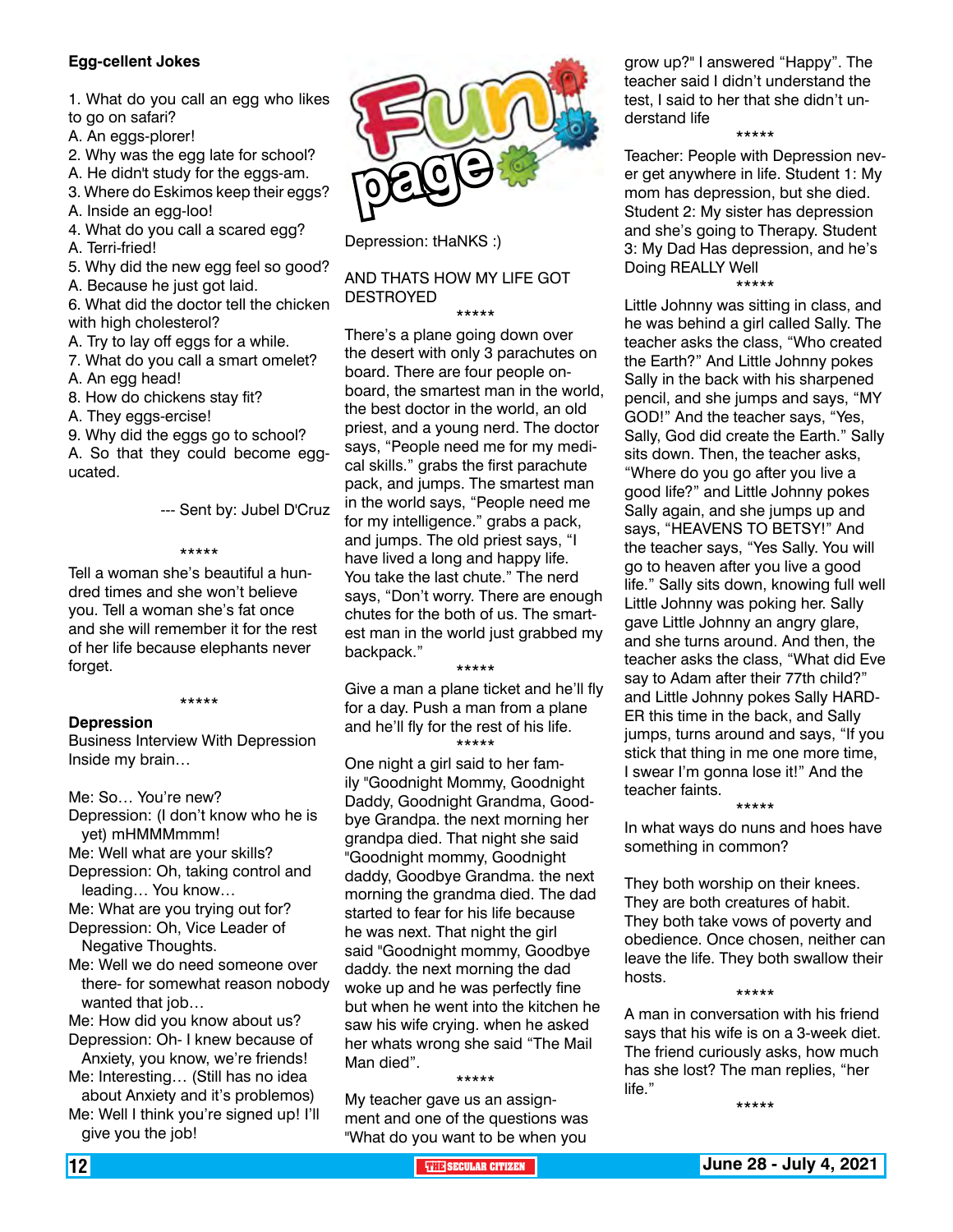### **How the East Indians got their name**

The Portuguese arrived in India in 1498 and began evangelizing the local population. They converted the people of north Konkan----Bombay, Bassein, Thane etc and called them : "Portuguese Christians". Later, the East India Co came to India in 1600 as traders , mainly in spices. Spices were important since they were used as preservatives, especially for meat, as there were no refrigerators. In 1661 the Portuguese gave Bombay as dowry to the British after King Charles II of England married princess Catherine of Portugal. A little later, in 1668 Bombay was given to the East India Co for an annual rent of £10.

By virtue of being Catholics, the local converts in Bombay who were known as Portuguese Christians, were given preference in jobs by the British. With the advent of the railways and steam ships, immigrants from Goa began coming to Bombay for jobs. They lived in clubs known as kudds. At one time there were around 450 kudds , one for each village in Goa. These kudds were situated mainly in Dhobi Talao, Mazagoan and Chira Bazaar .These immigrants from Goa were also called 'Portuguese Christians'. They too got preferential treatment for jobs.

The local Bombay Portuguese Christians wanted to distinguish themselves as the sons of the soil, from the Goan Portuguese Christians, so that they don't lose out to the Goan immigrants in jobs. So during the Golden Jubilee celebrations of the Coronation of Queen Victoria in 1887 they made a request to the Empress for them to be known as East Indians. It is not known if Her Majesty acceded to their request but from that time (1887 )they have called themselves East Indians. They chose the name East Indian to show their loyalty to the crown and the East India Co.

> *—Prof Robert Castellino Malad Mumbai*



#### **Ingredients:**

- 2 litres milk
- 3 cup water
- 2 cups sugar
- 2 tbsp all purpose flour
- 1 tsp rose water
- 2 tsp powdered green
- cardamom
- 3 tbsp lime juice

#### **Method:**

Making rasgullas is a child's play if you know the right steps and almost everyone can make this delicious mithai.

Take a heavy-bottomed pan and add two litres of full-cream milk to it. When it comes to a boil, reduce the flame and add the lemon juice.

Your milk may take a while to curdle and you may require to add a little more lemon juice.

- Once the milk starts curdling, keep the flame low and allow it to boil for a few more minutes so that the whey and chhena separates.
- Switch off the gas. At this point, you can clearly see the green whey and the paneer or chhena which will separate from the water and stand out as small chunks.
- Allow the hot liquid to cool for 10 to 15 minutes. Now take a muslin cloth or a large strainer and strain away from the whey. Wash it in running water to remove the smell of the lemon. You can store this whey and use it in soups and stews or curries. It is very nutritious. Many people also like to drink it by adding a little salt or sugar.
- Tie it in the muslin cloth once the chenna cools a bit, squeeze away extra water and allow it to hang for some time. Do not refrigerate or it will make the chhena rubbery. This process may take 3 to 4 hours.
- Heat water in a pan. When it comes to a boil, add sugar and allow it to simmer on a low flame. After 10 minutes, check the syrup by taking a drop of it in a spoon. If it is of one string consistency, your syrup is ready. Add the juice of half a lemon. This will prevent the syrup from granulating later. Also, add gulab jal and cardamom powder. Switch off the gas.
- Take the chhena from the muslin cloth and keep rubbing portions of it from your hand. At this point, you can add the flour. You have to rub it enough so that it becomes completely smooth and starts releasing a little oil. Once your chhena is smooth enough and much lighter in texture, make smooth round balls and keep aside.
- Meanwhile heat the sugar syrup again till it reaches a boiling point. Make sure you make small balls as they will swell up once they absorb the syrup. Add the rasgullas one by one in the syrup ensuring there is enough space in the pan. Boil for 8 minutes on a low flame. Do not stir. Now cover the pan and allow it to simmer on a low flame for 6 minutes. When you remove the lid, you will be delighted to see that the rasgullas have swelled up and are looking beautiful. Switch off

the flame and allow it to cool.

The rasgullas can be enjoyed warm or cold. You can also relish them topped with fruits or ice cream.



*Sweta D'Cruz*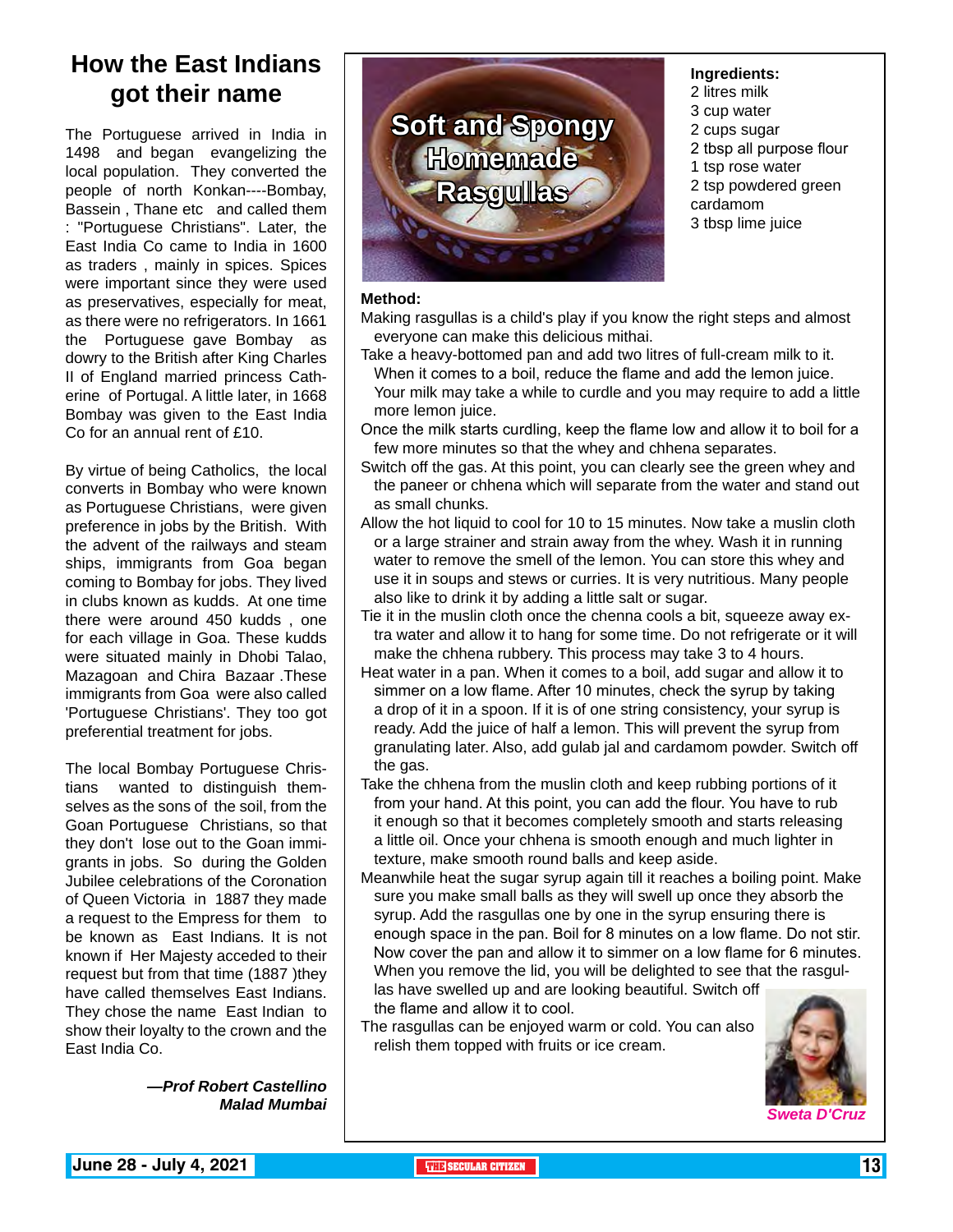# **The Cry For Justice**

**Altana, a native of Lak-**<br>shadweep's Chetlat island, is<br>faces in the cry for justice! She is a shadweep's Chetlat island,is today one of India's visible well-known actor and director and an activist. Lakshadweep, a Union Territory, is an archipelago of 36 islands in the ArabianSea:a paradise with pristine beauty. Its 70,000-strong population is predominantly Muslim (with smaller percentages of Hindus and Christians); although the people of Lakshadweep have strong ties with Kerala (the nearest place to the Indian mainland), they have a distinct social and cultural identity.

Recently, the current administrator (a hard-linepolitician of the ruling party) introduced a slew of draft legislation, which has sparked widespread

protests not only in Lakshadweep but all over the country. The proposed policies are clearly anti-people and unjust, bound to have a wide-ranging impact on the islands: on the lives

weep's residents. A land development plan gives the

administrator vast powers to take over land and relocate people, and provides for stringent penalties for those who resist. The plan allows for mining and exploitation of mineral resources in the islands. Under the new rules, the slaughter of cows and transport of beef products has been made an offense. The Prevention of Anti-Social Activities (PASA) Regulation provides for detention of a person without any public disclosure for a period of up to a year. The legislations are clearly designed to help the crony capitalist friends of the ruling regime!

During a debate on a Malayalam news channel recently, Sultana blamed the administrator for the surge in coronavirus cases in the Union Territory. She said the Centre was using him as a *"bio-weapon"* against the people of Lakshadweep. A case of sedition was

filed against her with the complainant accusing her of *"anti-nationalcomments"* and *"tarnishing the patriotic image of the central government".* Aisha has plenty of support coming her way with many saying that the filmmaker was only speaking for the rights of the people on the islands and about the administrator's *"unscientific, irresponsibledraconian decisions".* On 17 June, the Kerala High Court granted her interim bail if she is arrested but also directed her to appear before the police in Lakshadweep for interrogation.

Then we have the case of the three anti-CAA studentactivists:Natasha Narwal and Devangana Kalita, from the JNU (members of women's rights group Pinjra Tod), and Jamia Millia

Islamia student Asif Iqbal Tanha; all three of them were languishing in jail for more than a year, incarcerated under the Unlawful Activities Prevention Act (UAPA). On 15 June, the

and livelihoods of Lakshad- BY FR, CEDRIC PRAKASH Delhi High Court granted **s** bail to the three of them.

The Court order wasa singular blow for freedom of speech and expression and the right to dissent. Among other things the order said, *"In its anxiety to suppress dissent, in the mind of the State, the line between constitutionally guaranteed right to protest and terrorist activity seems to be getting somewhat blurred" …"If this mindset gains traction, it would be a sad day for democracy."* The court also said there was a *"complete lack of any specific, factual allegations.... other than those spun by mere grandiloquence" and "(such serious sections) must be applied in a just and fair way, lest it unjustly ropes within its ambit persons whom the Legislature never intended to punish."*

The court said that in establishing a prima facie case under the UAPA provisions, there have to be *"specific or particularised"* allegations. It notes



that the prosecution has only made inferences about three activists, using *"hyperbolic verbiage."* Adding, *"Allegations relating to inflammatory speeches, organising of chakka jaam, instigating women to protest and to stock-pile various articles and other similar allegations, in our view, at worst, are evidence that the appellant participated in organising protests, but we can discern no specific or particularised allegation, much less any material to bear-out the allegation, that the appellant incited violence, what to talk of committing a terrorist act or a conspiracy or act preparatory to the commission of a terrorist act as understood in the UAPA."*

At the core of the High Court judgement are two principles fleshed out in assertive language. Primarily, unless the ingredients of the UAPA are clearly made out in the conduct of the accused, protest and dissent cannot be outlawed by labelling them as a terrorist act. Secondly, UAPA can be applied only in exceptional circumstances. The draconian law cannot be invoked for crimes that do not fall under these exceptions, however egregious they might be; by establishing these principles and making several other crucial points, the Court has managed to put important fetters on the abuse of the UAPA provisions.

(Contd.. on p. 15) The Delhi Police (directlycontrolledbythe Central Government) however, are unhappy with this judgement. They delayed releasing the three activists on bail, for more than two days and of course, they challenged the validity of the judgement in the Supreme Court. On 18 June, in their prayer, the Delhi Police wanted the Apex Court to stay the High Court order because they felt that it virtually records the acquittal of the accused and others would

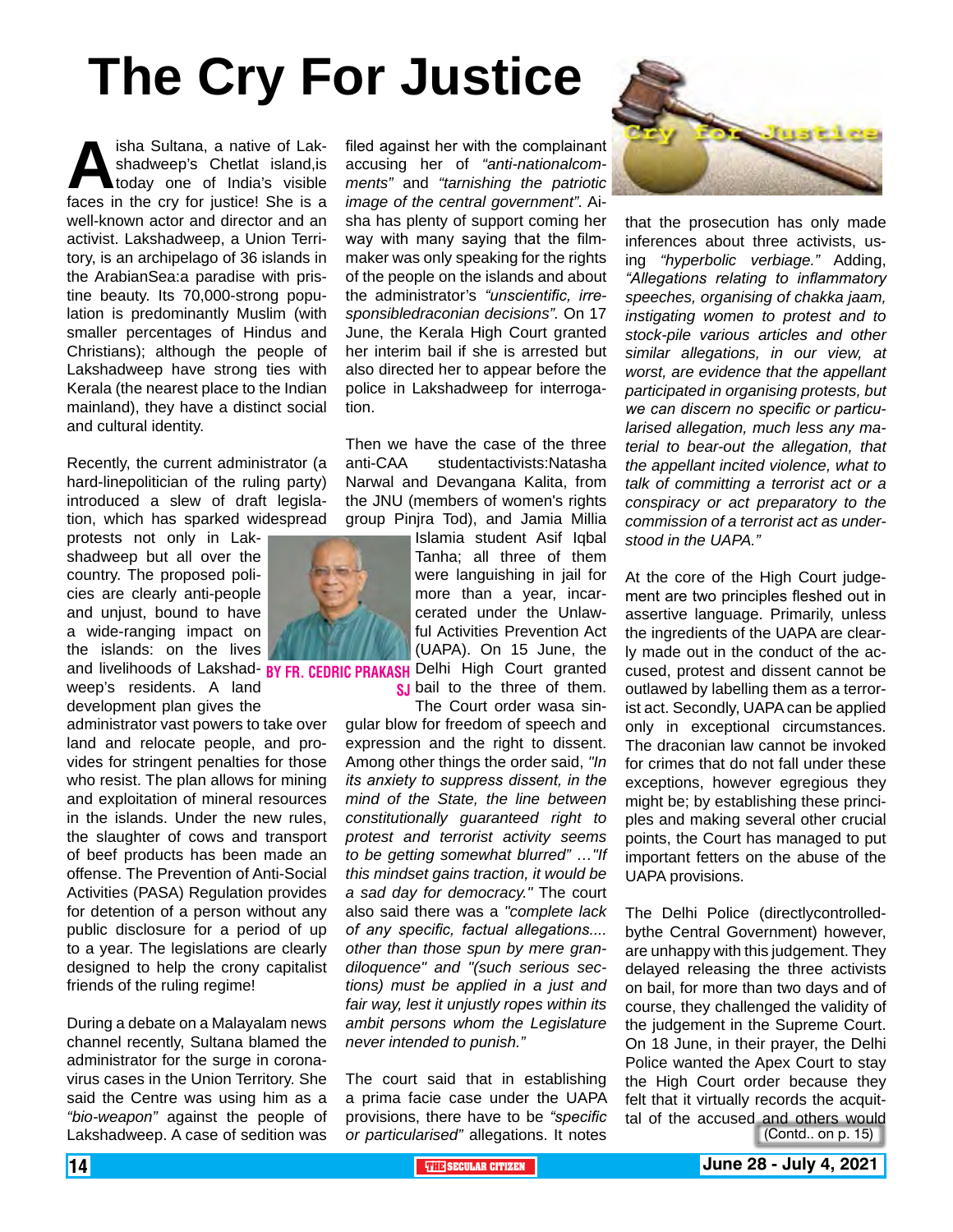#### (Contd.. from p. 14)

seek bail using this as precedent. The Supreme Court however,upheld the Delhi High Court's order granting the three activists bail. It also added thatthe Court's verdict of bail for the three - charged with conspiracy under strict anti-terror law UAPA - could not be used as precedent for future cases. What was indeed 'surprising' was the comment of the Supreme Court saying that the verdict of the Delhi High Court was 'surprising!' It agreed, however, to examine the legal aspects of the High Court verdict, and said the case would be taken up next month. Some of the recent blatantly biased pronouncements by the Apex Court make most concerned citizens wince!!

The UAPA is draconian and anti-Constitutional. It has been used selectively to crushvoices of dissentand throttlethose who take up cudgels on behalf of those crying out for justice: the Dalits and the Adivasis, the migrant workers and the slum-dwellers, the excluded and the exploited. We see it the case of Fr Stan Swamy and the fifteen others incarcerated in the Bhima-Koregaon conspiracy case. There are hundreds in jail today, like Umar Khalid and Siddique Kappan, under the UAPA, not because they are terrorists but because they dared to take on a corrupt and fascist regime. There is absolutely no doubt about that. Journalists and academics, as we saw in the case of Sulabh Shrivastava in UP, are killed because they demonstrated the courage to confront the mafia.

The nation is fuming just now as more than a hundred thousand residents of the Khori village on the Delhi-Haryana border under the jurisdiction of the Faridabad Municipal Corporation, are being evicted from their homes following a Supreme Court order of 7 June. The order said that the Khori basti is an encroachment on the Aravalli Forest land and so deemed it fit to order the municipal corporation to undertake evictions using force if needed. The vast majority of the Khori residents are ordinary workers of the NCR. They perform a range of services that are essential for the Capital. The early

residents were quarry workers who got stuck in a vicious cycle of debt to the quarry contractors. Over the years, urban poor who have been displaced from various bastis in Delhi to make way for urban development projects have also settled here. A large group also comprises low-income families who have migrated from the neighbouring states in search of jobs. It is true that the land of Khori Gaon officially belongs to the government; but these residents have been sold little parcels of land by dubious land dealers through power of attorney documents. The houses they have built are their entire life's savings. Over the years they have spent their meagre resources to obtain water and electricity services. Among the one hundred thousand to be displaced are apparently more than 5,000 pregnant and lactating women and over 20,000 minors.

Ordinary people: casual workers, daily wage earners, migrant workers, the unemployed bear the brunt of an inhuman and unjust system which caters to the whims and fancies, the profiteering of a few privileged elite! An important report 'No Country for Workers' released on 16 June highlights this painful reality. The report by the Stranded Workers Action Network (SWAN) focuses on the 'COVID-19 Second Wave, Local Lockdowns and Migrant Worker distress in India'. The Report states that 92 percent of India's workforce faces historic and unprecedented crisisand it relays the struggles of workers in their own words, the limited action taken by the central and state governments to arrest the continuing and alarming level of distress. Mainstream media today has conveniently obliterated the ongoing farmer's protest. It is more than seven months now and the farmers are unrelenting. They are clear, that despite all the difficulties and the suffering that they have to go through the three anti-farmer laws must be repealed totally and unconditionally by the Government!

There are the so-called 'love jihad' laws which are patently unconstitutional, which deny an adult citizen the freedom to marry the person of his/ her choice and for that matter also to embrace the religion of his/her choice. Already on 18 June a first arrest was made in Gujarat under the amended law which came into effect on 15 June. Also, in Gujarat the rights of minorities to administer their educational institutions are systematically being abrogated.

From Aisha Sultana to Natasha, Devangana Kalita and Asif I; from Khori to Lakshadweep; from the Tihar jail to Taloja jail: from Fr Stan to Umar; from the BK16 to the other UAPA incarcerated; from Sulabh toSiddique; from the farmers to the workers; from the unemployed to the refugees; from the minorities to the marginalised; from the caregivers to the academics; from the toolkits to brazen headlines; from rising costs to lack of vaccines -the cries for justice in India,have never been so shrill and clear! Every section of the country is today saying 'enough is enough! There is a blatant and insensitive lack of political will to adhere to the tenets of the Constitution, to democratic values and the fundamental rights of all citizens. Until the time that becomes a reality, the nation will continue to cry for justice!

> *\*(Fr. Cedric Prakash SJ is a human rights and peace activist/writer. Contact: cedricprakash@gmail.com)*

**Good Proposals Wide Choice of Christian Brides and Grooms available** *Contact:* **Royal Christian Family 99, Perin Nariman Street, 1st Floor, Nr. GPO, Fort, Mumbai 400001. Tel.: +91-9820485389 / 9820473103** Email: **royalchristianfamily@gmail.com** Website: **www.royalchristianfamily.com**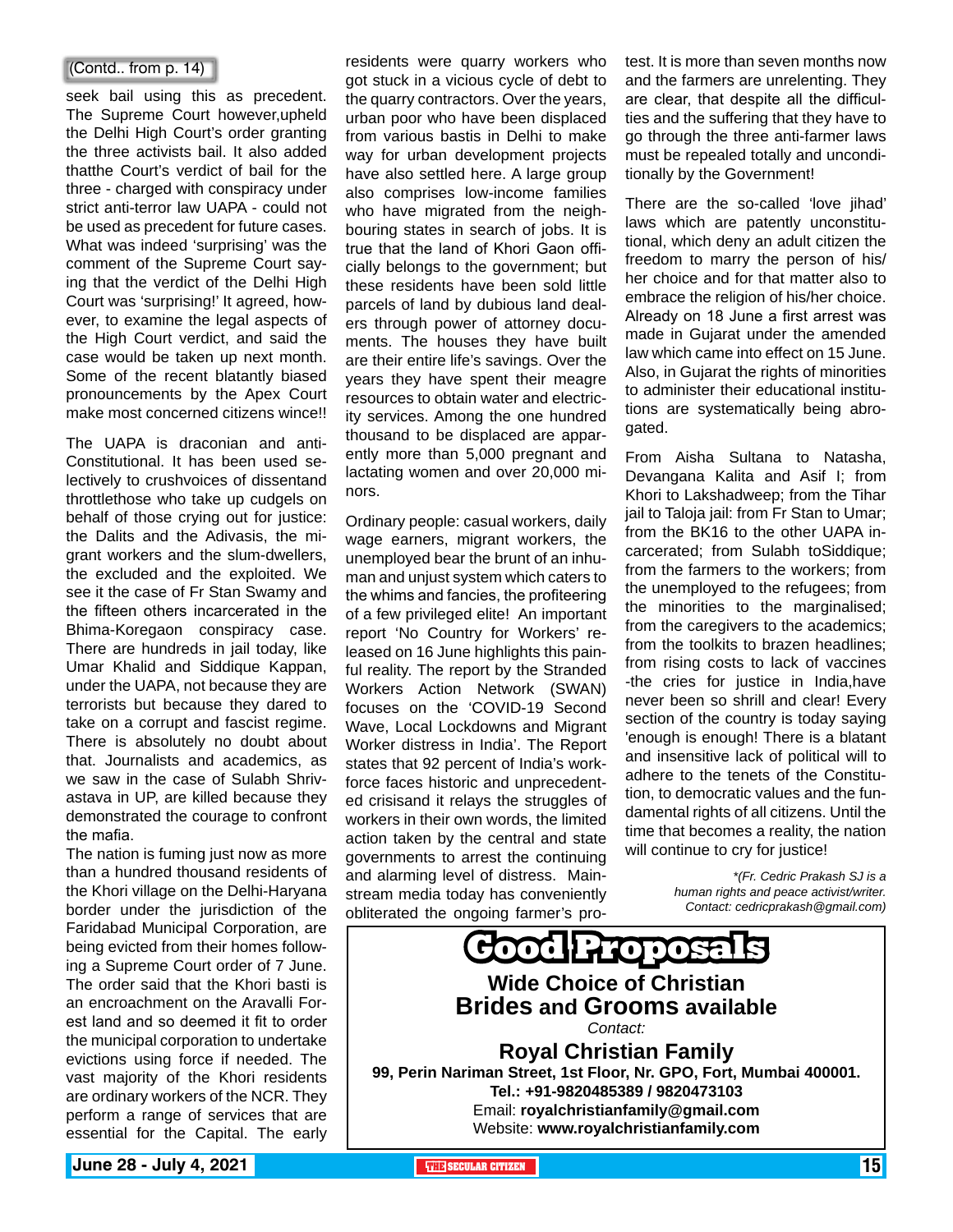## **Royal Christian Family MATRIMONIALS - GROOMS**

**7184. U.K. :** Goan Roman Catholic Bachelor, (Born in April 1990) Ht. 5' 7", Wt. 65 kgs, Wheatish Complexion, Edn.B.Com., working as a Credit Control in Private company in U.K. Contact email : troyt007@gmail.com

**7102. MUMBAI :** Mangalorean Roman Catholic Bachelor, (Born in August 1988), Ht. 6' 1", Wt. 95 kgs, Wheatish Complexion, Edn. Masters, working for MNC. Contact email :

am.pereira@rediffmail.com

**7185. MUMBAI :** Goan Roman Catholic Bachelor, (Born in October 1984) Ht. 5' 10", Wt. 72 kgs, Wheatish Complexion, Edn. B.Com., working for Bank. Contact email :

shaun.neo00.outlook.com

**7101. MUMBAI :** Mangalorean Roman Catholic Bachelor, (Born in April 1988), Ht. 5' 5", Wt. 68 kgs, Wheatish Complexion, Edn. Masters in Logestics doing part time MBA. Working as an Asst. Manager. Contact email :

gracian.moras@gmail.com

**7155. MUMBAI :** Goan Roman Catholic Bachelor, (Born in March 1980) Ht. 5' 4", Wt. 67 kgs, Wheatish Complexion, Edn. 12th std., having own business well settled. Contact email : mendoncajeson@gmail.com

**7100. MUMBAI :** Mangalorean Roman Catholic Bachelor, (Born in March 1987), Ht. 5' 7", Wt. 52 kgs, Fair Complexion, Edn. H.S.C., working as a Event Coordinator. Contact email : celeseinepereira@gmail.com

**7216. MUMBAI :** Roman Catholic Bachelor, (Born in October 1988 ), Ht. 5' 9", Wt. 70 kgs, Wheatish Complex ion, Edn. MBA, HR speacialization, Profession : Lead Recruiter. Contact email : willujames310@gmail.com **7097. MUMBAI :** Mangalorean Roman Catholic Bachelor, (Born in October 1991), Ht. 5' 11", Wt. 97 kgs, WheatishComplexion, Edn. B.Com., working as Sr. Account Recievable

#### **Important Notice**

Telephone no. of candidate will be printed only with the consent of members. For Tel. Nos. Please contact: +91- 9820473103 / 9820485389 or Email : royalchristianfamily@gmail.com

in private company. Contact email : dsouzadonald11@gmail.com

**7218. MUMBAI :** Goan Roman Catholic Bachelor, (Born in November 1988), Ht. 5' 9", Wt. 68 kgs, Wheatish Complexion, Edn. B.Sc., Aviation, working as a Commercial Pilot. 1st Officer. Contact email : dcostajess@gmail.com

**7099. USA :** Mangalorean Roman Catholic Bachelor, (Born in March 1988), Ht. 5' 8", Wt. 82 kgs, Wheatish Complexion, Edn. M.Sc.,working as a Computer Engineer in USA. Contact email : willatauro@gmail.com

**7220. MUMBAI :** Anglo Indian Roman Catholic Divorcee, (Born in May 1978), Ht. 5' 10", Wt. 76 kgs, Fair Complexion, Edn. MBA PGDM, working as a HR. Contact email :

rodrigesmargaret69@gmail.com

**7068. MUMBAI :** Mangalorean Roman Catholic Bachelor, (Born in June 1983), Ht. 5' 5", Wt. 58 kgs, Wheatish Complexion, Edn. HSC, working as a Customer Service. Contact email :

cynthiadalmeida83@gmail.com **7212. MUMBAI :** East Indian Roman Catholic Bachelor, (Born in February 1991), Ht. 5' 8", Wt. 70 kgs, Wheatish Complexion, Edn. Bachelor of Arts, B.H.M.S., Luzern, Switzerland, working as a Restaurant Supervior. Contact email : noellyn\_p@hotmail.com

**7207. Chandigarh :** Anglo Indian Catholic Divorcee, (Born in April 1972), Ht. 6' 1", Wt. 80 kgs, Very Fair Complexion, Edn. B.Com., MFC, MA English, Teacher by profession. Contact email : vishalsud81@gmail.com

**7206. new delhi :** Goan Roman Catholic Bachelor (Born in October 1995), Ht. 5' 6", Wt. 43 kgs, Fair Complexion, Edn. B.E. Computer Engineer, working as a Project Manager with Paytm. Contact email :

dcosta.ria@gmail.com

**7203. MUMBAI :** Mangalorean Ro-

#### To Place Your Matrimonial Advertisement Call: +91 - 9820485389 or 9820473103

\* Check your email at least once a week.

Members are requested to inform us when they are settled, so that publication of their details can be discontinued.

man Catholic Bachelor, (Born in October 1985), Ht. 5' 7", Wt. 65 kgs, Wheatish Complexion, Edn.B.E. MBA, working for International Company. Contact email :

delphinempinto@gmail.com

**7202. MUMBAI :** Keralite Syrian Catholic Bachelor (Born in May 1973), Ht. 5' 6", Wt. 73 kgs, Wheatish Complexion, Edn. B.A., English Literature, Profession : Consultant Administration. Left Hand & Leg is weak due to earlier motor bike accident. Contact Email :

josephmullakara1973@gmail.com **7196. MUMBAI :** Mangalorean Roman Catholic Bachelor (Born in March 1981), Ht. 6', Wt. 80 kgs, Wheatish Complexion, Edn. B.Com., HR Professional. Contact email : denstun@hotmail.com

**7188. MUMBAI :** Mangalorean Roman Catholic Bachelor (Hearing Impaired) (Born in September 1989), Ht. 5' 9", Wt. 62 kgs, Fair Complexion, Edn. HSC., Dip. in Computer Hardware. Working as a Cashier. Contact email :

clifford9948@gmail.com OR 9920331773

**7185. MUMBAI :** Goan Roman Catholic Bachelor, (Born in October 1984) Ht. 5' 10", Wt. 72 kgs, Wheatish Complexion, Edn. B.Com., working for Bank. Contact email :

shaun.neo00.outlook.com

**7184. U.K. :** Goan Roman Catholic Bachelor, (Born in April 1990) Ht. 5' 7", Wt. 65 kgs, Wheatish Complexion, Edn. B.Com., working as a Credit Control in Private company in U.K. Contact email : troyt007@gmail.com

**7183. MUMBAI :** East Indian RC Bachelor, (Born in February 1991) Ht. 5' 11", Wt. 86 kgs, Wheatish Complexion, Edn. PGDM and BMS., working as a Relationship Manager. Contact email : ritadhawan10@gmail.com

**If not settled within a year, renew your membership atleast two months in advance to continue the service uninterrupted.**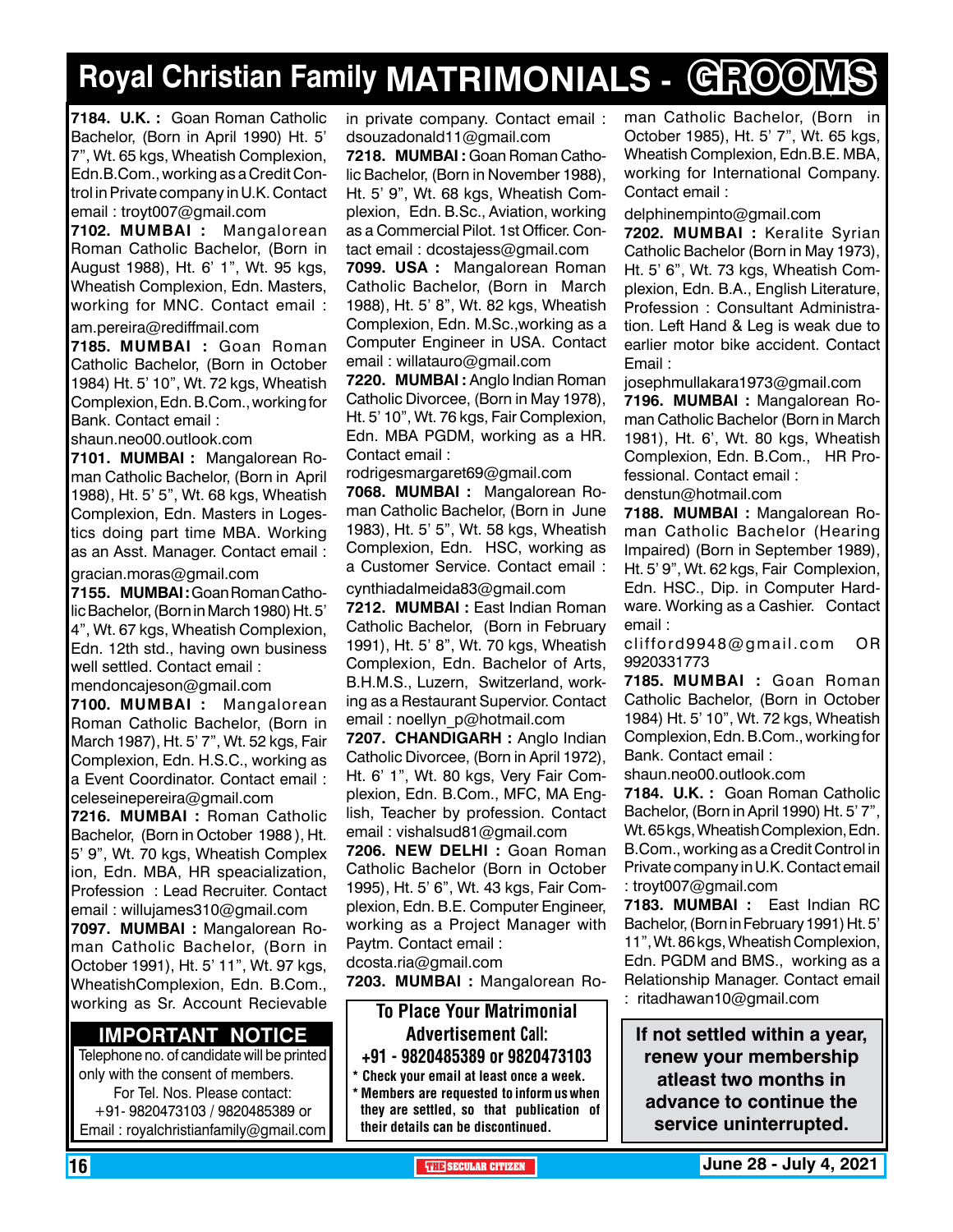## **Royal Christian Family MATRIMONIALS - BRIDES**

**7066. MUMBAI :** Mangalorean Roman Catholic Spinster, (Born in June 1987), Ht. 5' 4", Wt. 78 kgs, Fair Complexion, Edn. B.E., (EXTC) M.S. (International Business Management), working as a Consulting Manager. Contact email :

l2018anselm@yahoo.com

**7209. MUMBAI :** Goan Roman Catholic Spinster, (Born in October 1986), Ht. 5' 9", Wt. 100 kgs, Fair Complexion, Edn. B.A., & PG HR, working as a Trainer. Contact email : sweetroan17@gmail.com

**7126. U.S.A. :** Mangalorean Roman Catholic Spinster, (Born in January 1992) from Mumbai, Ht. 5' 7", Wt. 60 kgs, Fair Complexion, Edn. B.E. (Computers) from Mumbai, M.S. (Information Systems) from US. Possesses H1B visa and is working as a Technical Analyst with an MNC in USA. Contact email : wilfyjoy1315@gmail. com or call +91 98603 02527 / + 91 9970172527

**7208. MUMBAI :** Goan Roman Catholic Spinster, (Born in March 1987), Ht. 5' 4", Wt. 78 kgs, Wheatish Complexion, Edn. BE, IT, working as Product Marketing for an e-commerce beauty Company. Contact email : temp123fab@gmail.comemail : l2018anselm@yahoo.com

**7182. MUMBAI :** Mangalorean Roman Catholic Spinster, (Born in October 1992), Ht. 5' 4", Wt. 72 kgs, Wheatish Complexion, Edn. B.Com., C.A., working as Asst. Manager in TATA Company. Contact : email : matrimonialp27@gmail.com

**7214. MUMBAI :** Goan Roman Catholic Spinster, (Born in October 1986), Ht. 5' 4", Wt. 52 kgs, Fair Complexion, Edn. CA CFA Ms Finance M.Com., working as a Senior Manager. Contact email : frfernandes020@gmail.com

**7160. MUMBAI :** Mangalorean Roman Catholic Spinster, (Born in September 1988), Ht. 5' 7", Fair

**Royal Christian Family Helps In Choosing The Right Life-Partner Serving Since 41 Years** Complexion, Edn. BMS, working as a Senior Merchandiser in a Global Retail Company in Dubai. Contact email : prislobo10@gmail.com

**7128. MUMBAI :** Affluent business family R.C. East Indian Spinster, (Born in 12-04-1988), Ht. 5' 2", very beautiful and pretty. Edn. MS General Surgeon, Doctor by profession. Contact email : drvd2019@gmail.com

**7199. BANGALORE :** Mangalorean Roman Catholic Spinster, (Born in January 1990), Ht. 5' 2", Wt. 53 kgs, Fair Complexion, Edn. Master's in Mass Communications (NTU, Singapore) working as a Senior Manager of Corporate Communications in **SINGA-PORE**. Contact email : mafern.2121@ gmail.com

**7197. MUMBAI :** Goan Roman Catholic Spinster, (Born in April 1995), Ht. 5' 1", Wt. 55 kgs, Wheatish Complexion, Edn. Graduate & pursuing MBA in Hotel and Tourism, working as a Travel Executive in Sharp Travel Private Limited. Contact email : joseph.monteiro84@yahoo.com, Mob. : 9869860580.

**7201. MUMBAI :** Mangalorean Roman Catholic Spinster, (Born in November 1992), Ht. 5' 8", Wt. 55 kgs, Fair Complexion, Edn. B.E. in Electronics & Com. working as a Business Analyst. Contact email : ggd\_oman@ yahoo.com

**7192. MUMBAI :** Goan Roman Catholic Spinster, (Born in December 1988), Ht. 5' 5", Wt. 63 kgs, Wheatish Complexion, Edn. B.A., Diploma in Interior Design (MDID), working as a Sales Professional in the Private Sector. Contact email : especiosa.dias@ legrand.co.in

**7198. MUMBAI :** Mangalorean Roman Catholic Spinster, (Born in January 1994), Ht. 5' 4", Wt. 52 kgs, Fair Complexion, smart and good looking, Edn. MBA, PGDM, working as a Financial Analyst, Amazon. Contact email :

#### **Important Notice**

Telephone no. of candidate will be printed only with the consent of members. For Tel. Nos. Please contact: +91- 9820473103 / 9820485389 or Email : royalchristianfamily@gmail.com

nicmacjac@gmail.com

**7189. MUMBAI :** Goan Roman Catholic Spinster, (Born in July 1993), Ht. 4' 9", Wt. 40 kgs, Wheatish Complexion, Edn. B.A. B.Ed., Teacher by profession. Contact email : dcruz\_ liselle@yahoo.in

**7173 BANGALORE :** Mangalorean Roman Catholic Spinster, (Born in December 1989), Ht. 5' 5", Wt. 65 kgs, Fair Complexion, Edn. Bachelor of Engineering in EEE, working as a Sr. Engineer. Contact email : clara. kalare@gmail.com

**7106. Ahmednagar :** Goan Roman Catholic Divorcee, (Born in January 1986), Ht. 5' 3", Fair Complexion, Edn. High School, Contact email : anthonyfernandes9850@gmail.com

**7170 MUMBAI :** Mangalorean Roman Catholic Spinster, (Born in August 1996), Ht. 5' 7", Wt. 80 kgs, Fair Complexion, Edn. Graduate, working for Bank. Contact email : jenniferdmello25@gmail.com

**7081 MUMBAI :** Goan Roman Catholic Spinster, (Born in April 1993), 5' 3", Wt. 55 kgs, Wheatish Complexion, Edn. Masters of Dentistry (MDS), Dental Surgeon, Doctor by profession. Contact email : carlferns93@ gmail.com

**7162 MUMBAI :** Mangalorean Roman Catholic Spinster, (Born in September 1993), Ht. 5'5", Wt. 58 kgs, Wheatish Complexion, Edn. B.A., working as a Secretary. Contact email : t.banze@rediffmail.com

**Registered members can publish their ad in all the 50 issues in a year for Rs. 8000 only.**

If you wish to publish your matrimonial classified advertisement in all the 50 issues in a year, you can do so for an amount of Rs. 8000 only.

### To Place Your Matrimonial Advertisement Call:

- +91 9820485389 or 9820473103
- \* Check your email at least once a week. \* Members are requested to inform us when they are settled, so that publication of their details can be discontinued.

**June 28 - July 4, 2021 THE SECULAR CITIZEN** 17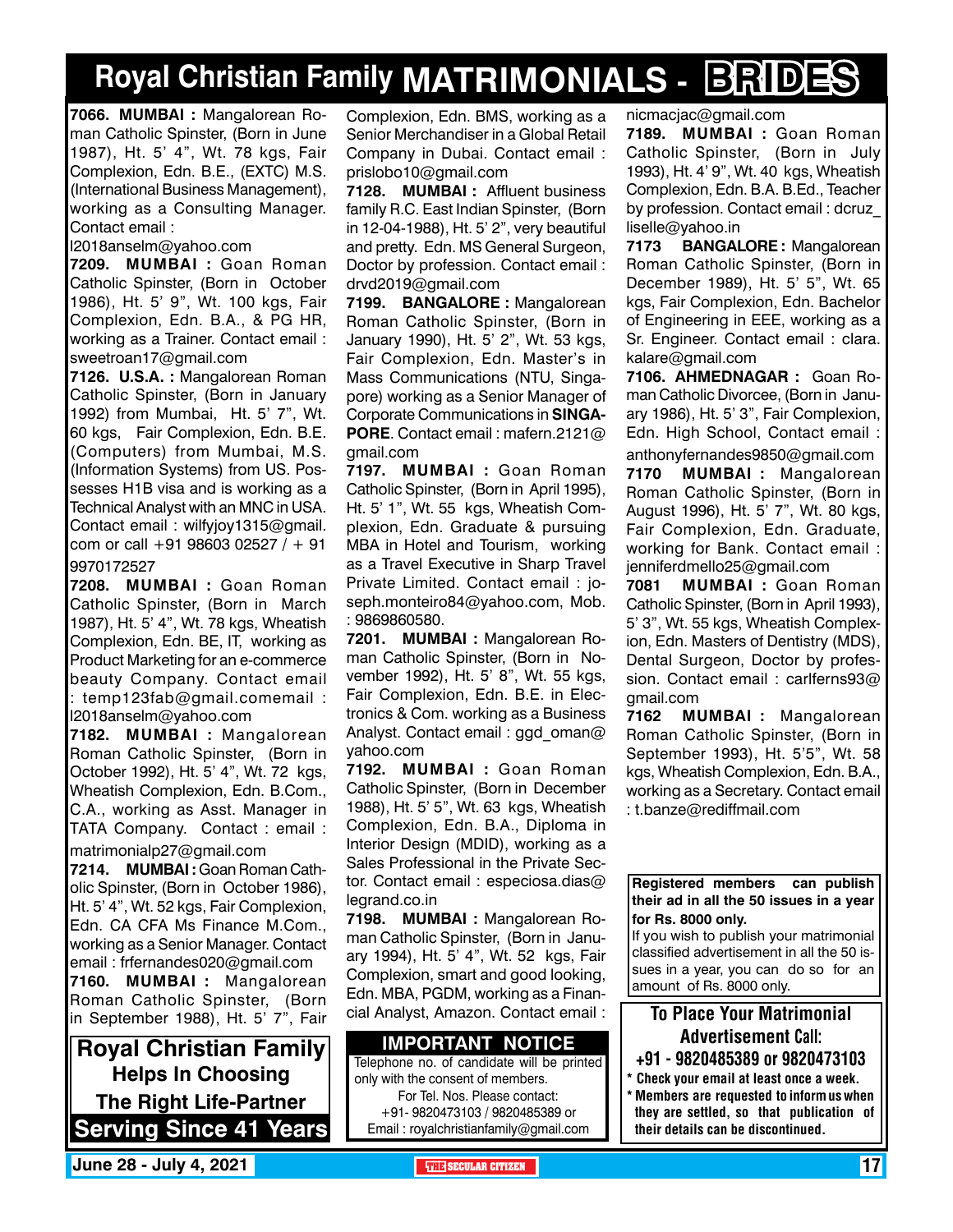# **Frenzied Consumption**

**The Greek singer Nana Mousk-**<br>
ouri belted out, "Life was sim-<br>
ple then. It will never come<br>
again...." Her words are so true. Our ouri belted out, "Life was simple then. It will never come again…." Her words are so true. Our lives are becoming increasingly more complicated and stressful and we have ourselves to blame for we are getting addicted to material goods. "Earth provides enough to satisfy every man's needs, but not every man's greed" said Mahatma Gandhi. These words come to mind as we are faced with severe climatic changes due to global warming brought on by our obsession with more.

The Industrial Revolution which took place in Europe (1760-1840) was the first of momentous social changes. This Revolution spread throughout the world with colonialism. It was the harbinger of many life changing inven-

tions including the digital revolution. With technology came economic progress which was good but also a population shift from rural to urban areas. The chasm between the rich and the poor widened. Cities became the breeding ground of disease and crime. The entire social fabric of coop-

eration was jettisoned and replaced by the abrasive fabric of fierce competition. Today ambition coupled with individualism is loosening the hold of restraining factors such as the family and a value system based on the common good. We could become obsessed with achievement at the cost of the well being of others.

Continuous technological changes brought about the mass production of goods. With the spread of communication, our lives have benefitted but these changes have also brought social, economic, spiritual and ecological upheavals in their wake to our detriment. Many gigantic conglomerates are products of modernity where humanity has to take a back seat to profits. The pied piper of consumerism plays a merry tune which has us mesmerized and leads to destruction of a sustainable eco system.

The thinking now is, "I am not satisfied with what I have. I want more" – a better mobile phone, a faster computer, more clothes, designer shoes and bags, expensive holidays. The list is endless. As our increasing desires are fulfilled, our expectations likewise increase. Advertisements and the media are fooling us into believing that our desires are our needs. We are victims of fads. Easy loans which make easy money for lending institutions give us a feeling that we can live beyond our means provided our greed for consumer goods is satisfied immediately. We temporarily forget the stress we have to go through to repay our debt in monthly installments.

> One such example is that of parents who have less time for their children because they are busy making money to buy a bigger house and a bigger car which they have been brainwashed into believing are needed for their survival. The pervasive culture of MORE translates

gnawing into and destroying the very roots of our existence – our trees, our reserves of oil, our clean rivers and seas, our earth.

We have been sold the illusion that we can consume without restraint. But that is not really so. Earth's resources, which have taken centuries to accumulate, are not infinite. Secondly, they are not ours to deplete for they have been provided by a great and generous God and we are trustees of His exuberant creation. They are there for us to enjoy and use – not misuse.

Alas! We are too quick to blame others for the current state of affairs. Let us look into our own lives and see where we are going wrong and how we can remedy the situation. I judged

a friend who daily uses her washing machine for even a few clothes, thereby using electricity which in turn affects the environment. And then I realized that her clothes were mainly made of natural fibers such as cotton, linen and silk whereas I do have a lot of clothes made of artificial fiber. I could improve my consumption patterns in respect of my future buying of garments.

There is this rich young mother who happily mouths the usual jargon about doing her bit for the environment. Yet she goes around in a huge SUV, has a designer wardrobe and lives in a huge five bedroom house which is air conditioned twenty four hours a day. She feels that these luxuries are her entitlement.

What are we actually doing to be worthy trustees of shrinking resources? Do we really require such a huge wardrobe? Perhaps we could distribute to others who are in need. Are we recycling? Are we planting more trees or having potted plants in our balconies? Do we really need to subscribe to getting hard copies of newspapers and magazines when we could subscribe to getting them on line?

Coming to individualism, have bright students become so focused on their own grades that they have no time to spend coaching a friend who is less intelligent? What it boils down to is I, me, myself the center of the universe or is I, me, myself a part of society with a meaningful role to perform?

Revolutions such as the French revolution which resulted in so much bloodshed are a result of chasms between the rich and the poor. Let us not forget that society, like the human body, is made up of many individuals and when some parts of society prosper while others languish, this causes the gradual breakdown of the society as a whole. Let us shed our complacency and do our bit for a better world today for at this rate, our tomorrows are numbered.

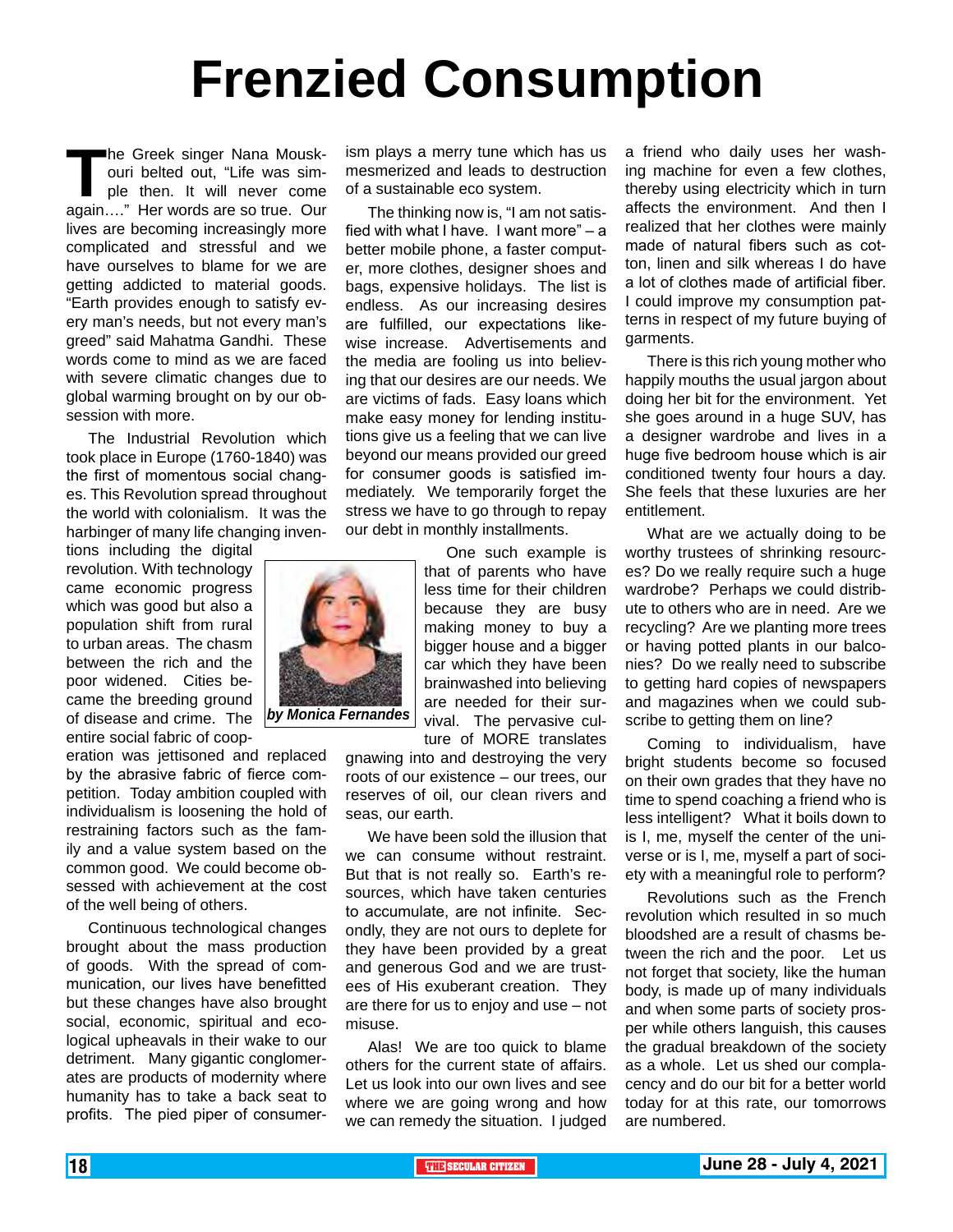## **The Beauty of Marriage!**

#### **Drs. Hazel & Trevor Colaso**

The 'Pope Video' for June 2021 about the 'Sacrament of Matrimony' arrives at a very opportune moment. Pope Francis on 19 March 2021 has convoked a special year dedicated to all 'Families' to end on 26 June 2022, with the motto - "Family Love: A Vocation and a Path to Holiness"! This coincides with the fifth anniversary of his Encyclical, "Amoris Laeticia (AL) – see below:

#### **Pope's June 2021 Intention!**

"Let us pray for young people who are preparing for 'marriage' with the support of the Christian community – That they may grow in love, generosity, faithfulness and patience! Because a great deal of patience is necessary in order to love. But it is worth it!"

"Is it true, what some people say – that young people don't want to get married, especially during these difficult times (COVID-19)? Yet, getting married and sharing one's life is something beautiful!"

"It's a demanding journey, at times difficult, and at times complicated; but it is worth making the effort. And on this life-journey, the husband and wife are not alone, for Lord Jesus accompanies them!"

"Marriage isn't a 'social act'! It is a vocation that is born from the heart; it is a conscious decision for the rest of one's life, and it requires specific preparation!"

"Please, never forget this: God has a dream for us – 'love'! And asks us to make it His Own dream!"

#### **Amoris Laetitia (AL)! Briefs:**

The opening phrase of AL declares: "The Christian proclamation on the 'family' is good news indeed" (1)

It is based on the beauty and joy of family life (19 March 2016)! AL focusses on 'three key issue': \*To place the family at the center of attention for the Church and society! \*So that every family may feel the presence of the Holy Family of Nazareth in their home! \*In order to fill the small domestic communities with sincere, generous and genuine love!

Pope Francis shares 'ten vital points' from AL for married couples:

\*Be Detached! \*Ask forgiveness! \*Rejoice Always! \*Be Confident! \*Cultivate Love! \*Choose Kindness! \*Reject Arrogance! \*Heal Envy! \*Service Attitude! \*Practice Patience!

But AL also reveals 'five disturbing trends'! \*The percentage of marriage is diminishing in many countries! \*This decrease is accompanied by an increase at the age at which couples marry! \*The percentage of children born outside of marriage has increased in almost all countries of the OECD (Organization for Economic Cooperation and Development! \*Single parent families have increased in many nations in recent decades! \*More than half of marriages end in separation and/or divorce!

AL concludes: "Marriage is a precious sign! For when a couple celebrate the Sacrament of Matrimony, God is 'mirrored' in them. He impresses in them His Own features, and the indelible character of His Triune Love! Marriage is thus the 'Icon of God's Love' for us!" (121).

Succinct Notes on Three Phenomena!

1.World Marriage Day (WMD)! It is sponsored by the Worldwide Marriage Encounter associated with the Catholic movement and is observed on the Second Sunday of February. It salutes their faithfulness, sacrifice and joy in daily married life! St. John Paul II in 1993 gave WMD his Apostolic Blessing!

The USCCB's theme for 2021 is, "To Have! To Hold! To Honor!" The Catholic supported Knights of Columbus for WMD 2021 have themed: "FAMILY – (F)ather (A)nd (M)other (I) (L)ove (Y) ou!"

2.Saat Phere!- The 'Seven Circumambulation' around the sacred fire; and is one of the important modes of a Hindu Marriage'! The bride & groom make 'seven vows and pray' accordingly for: \*Nourishing, Pure Food! \*Spiritual, Physical and Mental Health! \*Creating Good Wealth! \*Love, Respect and Trust between Families! \*Heroic and Noble Children! \*Peaceful and Long Life! \*Loyal Companionship! The couple also petition for harmony and the wellbeing of the world!

3.Greco-Roman Monogamy! This grounded well for early Christianity (33-



324). And had principally arisen from the egalitarianism – the equality in fundamental worth and moral status of all humans; which in turn perpetuated this ideal in Western culture constructed upon a host of artistic, philosophic, literary, and legal themes and traditions! Marriage & Love in the New Testament!

The Catholic Church has elevated marriage to the Sacrament of Matrimony, just as God intended in His Divine plan to become "one flesh" (Genesis 2:18; 24). Further, the NT offers valuable wisdom and advice:

\*Jesus replied, "Have you not read that God from the beginning created them male and female. Therefore a man shall leave his father and mother and hold fast to his wife, and the two become one flesh! So what God has joined let no one separate" (Matthew 19:4-6).

\*Husbands love your wives, just as Christ loved the Church and gave Himself up for her. This mystery is so profound, that it refers to Christ and the Church" (Ephesians 5:25;32).

\*Above all, put on love, which binds everything in perfect harmony. Wives submit to your husbands as is fitting in the Lord. Husbands love your wives, and do not be harsh with them. // \*Treat them in an understanding way, showing honor to them as the weaker vessel; since they also are heirs to the grace of life! (Colossians 3:14; 18-19 // 1 Peter 3:7).

 \*Let marriage be held in honor by all; and let the marriage bed be undefiled – For God will judge the sexually immoral and the adulterous (Hebrews 13:4).

\*Beloved, let us love one another, for love is from God! Whoever loves, has been born of God; but anyone who does not love, does not know God – For God is Love! (1 John 4:7-8).

#### **Catechism of the Catholic Church Concludes:**

"The matrimonial covenant established between a man and a woman, is a partnership directed towards the whole of life; and is ordered towards the good of the spouses, and the procreation and education of children. It has been raised by Christ to the dignity of a Sacrament" (Article:1601).